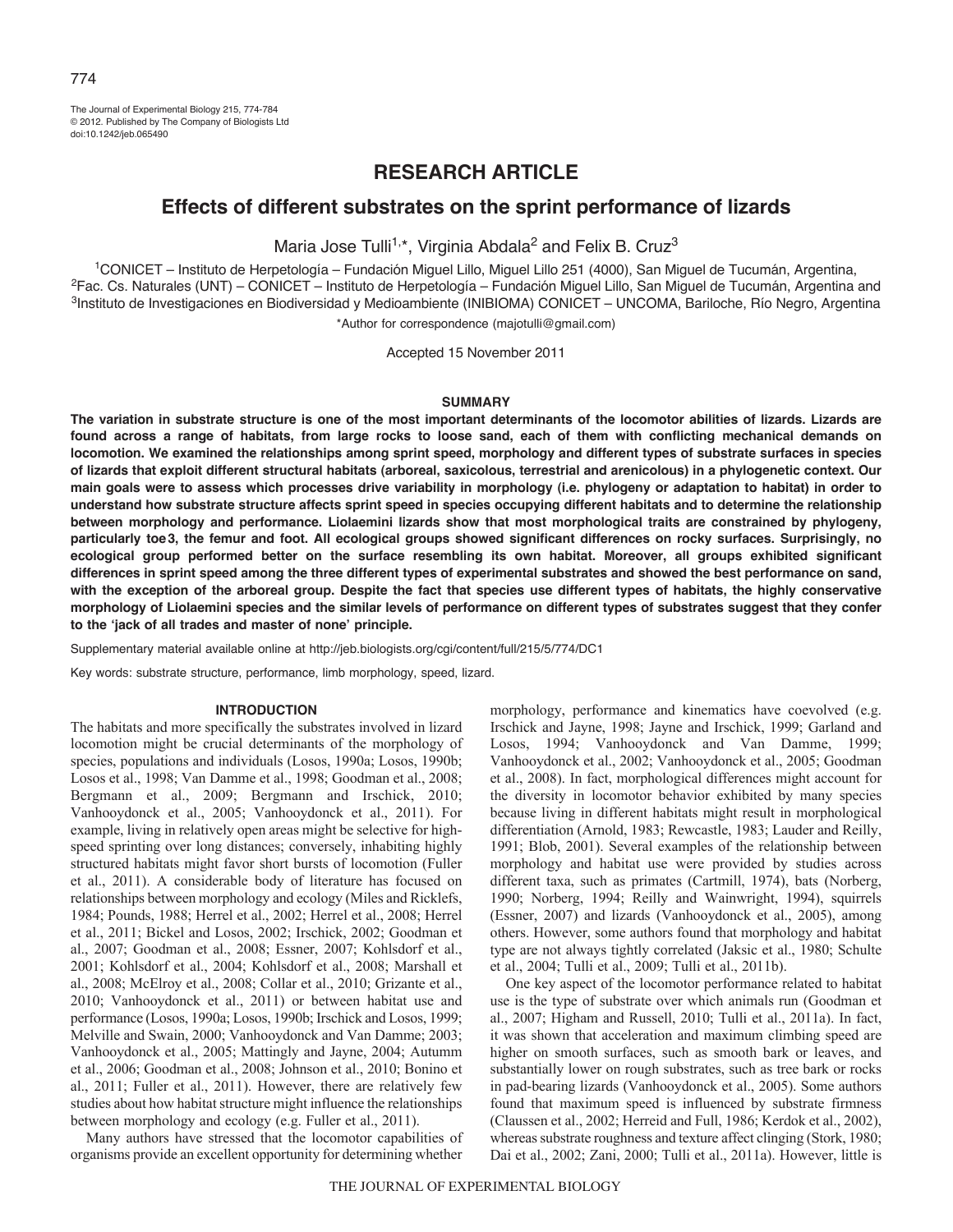known about how substrate structure affects speed in species that use different microhabitats, such as climbing and terrestrial lizards (Irschick et al., 1997; Zani, 2000; Higham and Russell, 2010; Tulli et al., 2011a).

The focal subjects of our study are Liolaemini lizards, which are members of one of the most diverse and species-rich lizard clades of the world (Abdala and Quinteros, 2008; Quinteros et al., 2008; Lobo et al., 2010; Breitman et al., 2011). Liolaemini lizards occur in South America, from central Perú to Tierra del Fuego and from the Pacific to Atlantic coasts, across mostly deserts and highelevation habitats (Cei, 1986). The line of this clade dates from 12.6 to 18 million years ago (Schulte et al., 2000; Albino, 2011). Some species show specialized morphology, for example the sanddweller species of the *Liolaemus wiegmannii* group (Etheridge, 2000), whereas some others exhibit signs of isolation after the last glacial period (Breitman et al., 2011). Thus, these species show a diversity in habitat usage, including generalized terrestrial as well as habitat specialists living on arboreal substrates, rock boulders (using the crevices or slipping underneath them) or sand (Halloy et al., 1998; Schulte et al., 2004; Tulli et al., 2009; Tulli et al., 2011a). Only two studies of *Liolaemus* species have considered information on running performance from a mechanistic point of view for *Liolaemus* (Fernandez et al., 2011; Bonino et al., 2011), but none so far has investigated the effect of surface or habitat structure on performance within an evolutionary context. Thus, we selected *Liolaemus* as our primary study group, and other Liolaemini and Leiosaurine species served as outgroups. The ecological variability of these lizards and the well-resolved phylogenetic relationships among them make this group a very interesting model to explore the proximate relationships between morphology and locomotor function in a broad sense.

In this work, we investigate study sprint speed on different types of substrates, and limb morphology in 36 species of lizards with different habitat use (arboreal, saxicolous, terrestrial generalists and arenicolous). We gathered both performance and morphological data, considering also the ecological context (habitat use), and analyzed them using phylogenetically informed analyses. Consideration of an historical perspective allows us to test the expected evolutionary relationship between form and function as predicted by the evolutionary paradigm (Darwin, 1859).

Our main aims were, first, to explore which processes might drive variability in morphology (i.e. phylogeny or adaptation); second, to understand the relationship between substrate structure and sprint speed in species with different habitat usage; and, finally, to understand the relationship between morphology and performance. Additionally, we explored whether there is a tradeoff between clinging ability and speed in these Liolaemini lizards using equivalent types of substrates. Considering the many previous results that relate morphology and ecological traits in the same lizard group (Jaksic et al., 1980; Schulte et al., 2004; Fernandez et al., 2011; Tulli et al., 2009; Tulli et al., 2011b; Bonino et al., 2011), we predicted that the morphological traits would be better explained by phylogeny. By contrast, because habitat structure might influence locomotor performance, it was reasonable to expect that lizard species would show better performance on a racetrack that mimics their own habitat structure. For instance, we expected that an arenicolous lizard would perform better when running on a sandy substrate than in a rocky or bark-mimicking substrate. Finally, considering that fast-running animals benefit from having long limbs (Biewener, 2003), we predicted that faster lizards would have longer limb segments to increase sprint speed.

### **MATERIALS AND METHODS Study system**

Lizards were collected during the spring and summer months (November–February) of 2007–2009 at different sites in western and southwestern Argentina. Twenty seven species of *Liolaemus*, seven species of *Phymaturus*, *Diplolaemus sexcinctus* and *Leiosaurus belli* (see supplementary material Table S1 for a list of species) were captured during normal activity periods either by hand or by noose. Only adult specimens of both sexes for all the species were measured and used in the experimental trials, and pregnant females were excluded. After capture, lizards were placed in cloth bags and transported to the laboratory in Bariloche, Argentina. Upon arrival in the laboratory, lizards were housed in glass terraria  $(120\times60\times40\,\text{cm})$ , divided in five 0.12 m lanes by opaque walls. The specimens were kept in captivity for two to five days before the performance trials. Animals were acclimated in a climatecontrolled room. We set up a thermal gradient to give the lizards the opportunity to choose their preferred temperature. For the thermal gradient, we set 150W infrared (IR) lamps on one end of the terrarium at a height of 0.45m, and 100W incandescent lamps were set in the first third of the terraria length (0.4m from the end where the IR lamps were placed at the same height). Through this arrangement, and with an ambient room temperature of 22±1.4°C, we created a gradient from approximately 19 to 45°C (for details, see Cruz et al., 2009). Lizards were fed *ad libitum* with live crickets or flower buds (depending on their diet type) and provided water twice a day. Lizards were fed two days before the experimental trials were performed. Voucher specimens of the species studied were deposited at the Herpetology Collection of the Fundación Miguel Lillo, Tucumán, Argentina (supplementary material Table S1). Species and sample sizes (together with traits and speed values) are listed in supplementary material Table S2.

### **Experimental protocol**

Sprint speeds were measured on three different race tracks consisting of a base plate and two side-boards, placed horizontally. The track was 120 cm long and 10 cm wide, and the side boards were 10 cm high. Three different race tracks were covered with different substrates – loose sand, rock and cork substrates. For the 'rock' surface, we glued sand on the track surface, mimicking sandstone. To mimic tree bark, we used cork. These substrates resemble the natural habitats for sand-dwelling, saxicolous and arboreal lizards. Each lizard ran at least five times on each one of the three substrate surfaces. All races were held at a horizontal level. Sprint trials were held one day on each surface for each individual. Individual lizards were set randomly on each surface. Thus, trials for each individual were performed on different days, with trials on the different substrates alternated among the experimental days.

A Panasonic SV200 camcorder set at  $30$  frames  $s^{-1}$  was mounted 61cm above the surface in all cases, and a segment of length 20cm was filmed, which related to a track distance of 0.45 to 0.65m. Previous studies on the speed performance of 10 species of *Liolaemus* showed that maximum speed was obtained at a distance between 0.45 and 0.60m from the starting point (Bonino et al., 2011). Additionally, the speed values obtained here are similar to those obtained by Bonino and colleagues, who used a racetrack with lightemitting diode sensors and an electronic timer. To obtain speed measurements, the lizards were filmed running across the tracks in dorsal view. The best of all races, based on the highest achieved speed per individual for each surface, was selected for further analysis (supplementary material Table S2).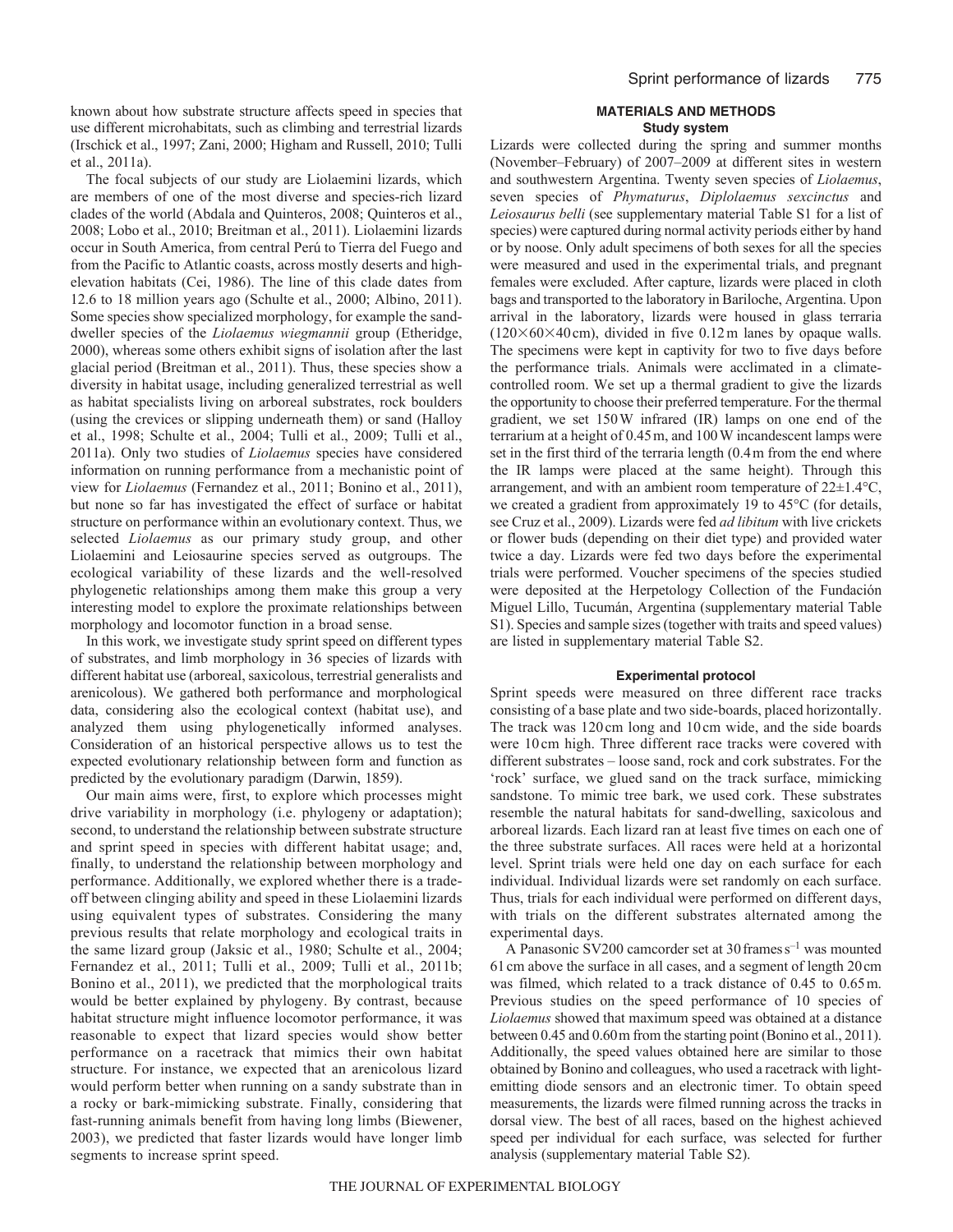### **Running trials**

Prior to conducting performance trials and between trials, we placed the animals for at least 2h in an incubator (Semedic I-290PF, Semedic, Buenos Aires, Argentina) to allow them to acclimate to their experimental environment. Lizards were positioned in a resting, motionless posture at the beginning of the racetrack with the entire body in the field of view of the camera. Lizards were induced to run across the track by tapping them slightly on the base of their tail and continuously chasing them across the track. After filming, each run was scored as 'good' or 'bad'. A 'good' sequence was classified as a sequence in which the lizard started from a stand-still and ran nonstop over the distance of the racetrack. As an estimate of the maximum speed capacity of an individual on each substrate, we computed the mean value recorded for each individual along the above-discussed 20cm segment of racetrack for the fastest and best run of each individual. Each individual was induced to run three to four times along the raceway. For further analysis, we used only the best trial from each individual, which was defined as either the only trial in which that individual met our criteria (i.e. 'good' score) or the trial with the highest instantaneous speed while observed under the camera (i.e. the first 0.4m of the 1.20m racetrack).

### **Image analysis**

Videos were uploaded using VideoMach (version 5.8.4, http://gromada.com/videomach.html), and each AVI-sequence was first down-sampled to obtain approximately 20 frames and subsequently saved as a JPEG sequence. Video from the dorsal view was used to estimate the position of the animal for each frame. We used the program DIDGE (version 2.3: http://biology.creighton.edu/ faculty/cullum/Didge/index.html) to manually digitize a marker at the tip of the snout to obtain its position. We started our digitization at the frame when the first movement was observed and stopped after all frames included in the 0.2m had been considered (Vanhooydonck et al., 2005). Speed during each trial was quantified by digitizing the displacement of the tip of the snout on each frame. For digitization, all the two- and three-dimensional coordinates were calculated from the digitized coordinates using macros for Microsoft Excel version7.0 (written by G. Updegraff and B. Jayne). The *x*axis was the horizontal dimension parallel to the forward direction of travel of the lizards and the motion of the tread surface. The *y* axis was perpendicular to the tread surface, and the *z* axis was perpendicular to the *x*–*y* plane (Irschick and Jayne, 1999). Then, the coordinates were calculated and smoothed using a fourth-order zero phase shift Butterworth low-pass filter (see Winter, 1990; Robertson and Dowling, 2003). Velocity was calculated as the first derivative of the displacement data (from the digitized *x* coordinate of the snout).

### **Morphological traits**

Before preservation, each lizard was weighed on an ZSW2 electronic balance (Ohaus Scout Pro SP202, Pine Brook, NJ, USA; accuracy  $\pm 0.01$  g), and the body dimensions from each specimen that ran were measured using digital callipers (Mitutoyo CD-15B; ±0.01mm). The following morphological traits were measured: snout–vent length (SVL); maximum body width (BW); body length (BL) measured from the base of the neck to the vent; and inter-limb length (ILL), which is the distance between the fore and hind limbs; forelimbs: humerus length (HL); radius length (RL); dorsum of the hand length (DHL: measured from the wrist to the base of the digits); dorsum of the hand width (DHW); length of all digits not including the claws; hind limbs: femur length (FL), tibia length (TL), sole foot length (SFL: measured from the ankle to the base of the toes) and

longest toe length (d3, d4 and d5), not including the claws. Additionally, and following the protocol described by Tulli and colleagues (Tulli et al., 2009), we calculated claw height (CH), claw length (CL) and claw curvature (CC) corresponding to digitsIII and IV of the hand, and 3, 4 and 5 of the feet. The selected digits and toes were used because they are the longest and, presumably, functionally the most important ones (Teixeira-Filho et al., 2001; Vrcibradic and Rocha, 1996).

### **Ecological data**

Each lizard species was classified as generalized terrestrial, arenicolous (sand-dweller), saxicolous or arboreal, according to our own field observations and those of Tulli and colleagues (Tulli et al., 2011a). These data are summarized in Table1.

### **Phylogeny and phylogenetic signal**

Because species share part of their evolutionary history, they cannot be treated as independent data-points (Felsenstein, 1985; Harvey and Pagel, 1991). Thus, we ran independent contrasts analyses when possible. For this purpose, we constructed a composite tree from the available topologies of Liolaemini species where the species studied here were included. Our tree is based on several morphological and molecular studies, such as those of Lobo, Quinteros, Avila, Abdala and Frost (Lobo, 2001; Lobo, 2005; Lobo and Quinteros, 2005; Avila et al., 2006; Abdala, 2007; Lobo et al., 2010; Frost et al., 2001), for the Leiosaurine, our outgroup species. We built a resulting tree topology from the combination of the abovementioned studies because a complete phylogenetic tree for all the species studied here is not available (Fig.1). Branch lengths were arbitrarily set to unit length because the divergence times between the species included in the analysis were unclear owing to the diverse nature of the original phylogenetic analyses.

We calculated the K-statistic as an estimate of the phylogenetic signal relative to Brownian motion evolution, considering the topology and branch lengths (Blomberg et al., 2003). A Kvalue greater than 1 (one) suggests a strong phylogenetic signal, whereas a value lower than 1 indicates that a trait is less similar among close relatives, and therefore has less phylogenetic signal than expected. We tested for phylogenetic signal in all traits by a randomization test (PHYSIG) (Blomberg et al., 2003). We considered constant branch lengths and branch length transformations under evolution model Ornstein–Uhlenbeck (OU) with d-values to 0.2 (creating a topology with less structure and more star-like) or equal to 0.8, resulting in a more hierarchical topology (Blomberg et al., 2003). Snout–vent length, claw curvature and performance variables were introduced in PHYSIG as log<sub>10</sub>-transformed variables. Other morphological traits (i.e. claw length, claw height, forelimb and hind-limb length as well as its segments) were size-corrected by following the method suggested by Blomberg and colleagues (Blomberg et al., 2003).

#### **Statistical analysis**

Mean values of all morphometric traits corresponding to each species were  $log_{10}$  transformed prior to analyses to meet the requirements of normality and homoscedasticity (Zar, 1999) (supplementary material TableS2). For independent contrasts analyses, each morphological trait was  $log_{10}$  transformed. Then, we obtained independent contrasts (Felsenstein, 1985) for each transformed variable, and next we regressed the morphological variables on the independent contrast of SVL to obtain the residuals. The calculated residuals were used in subsequent analyses as size-corrected morphological measures.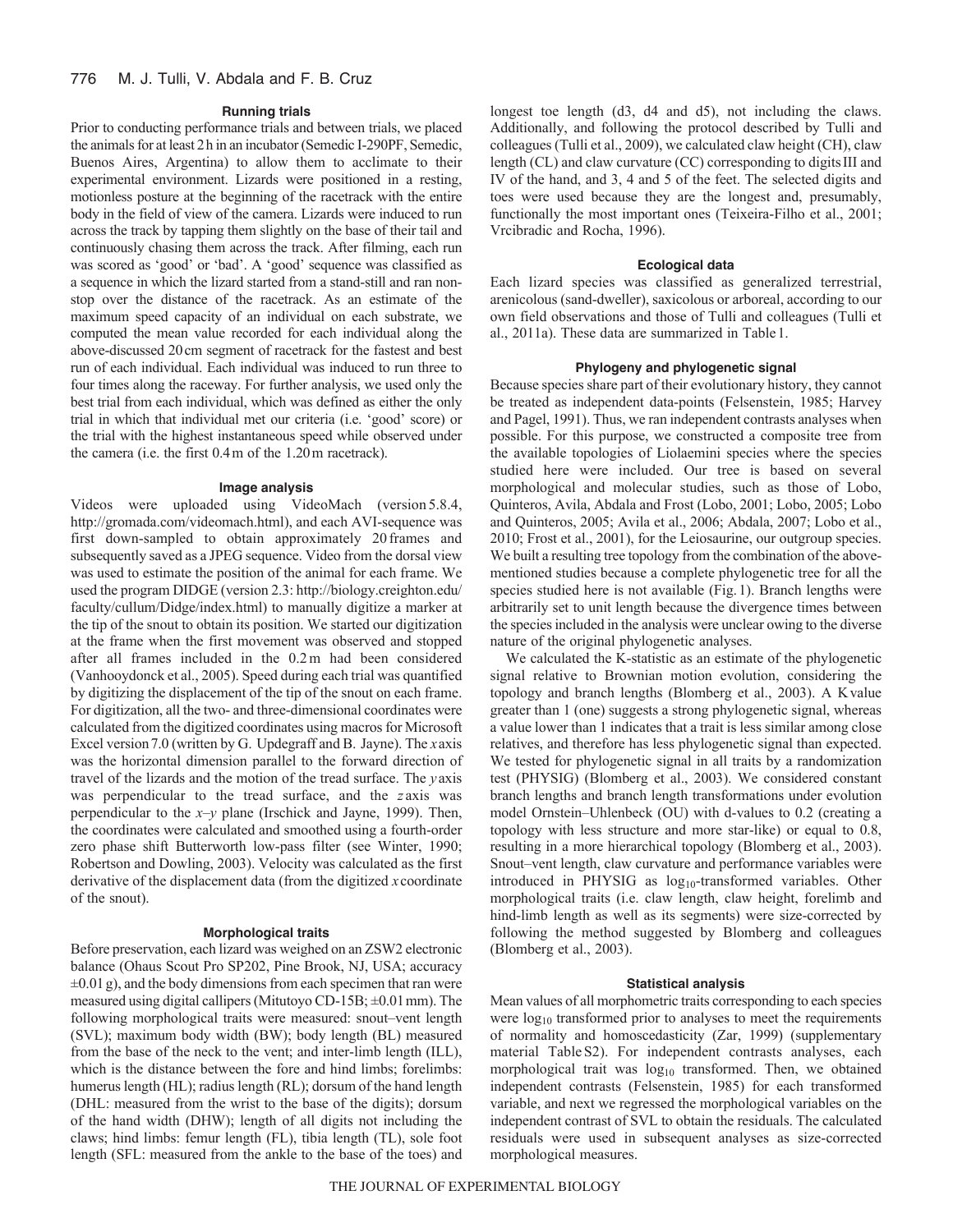Table 1. Habitat use of the species examined in this study based on literature data and ecological habits

| Species                    | Author                            | Function         | <b>Habits</b> |
|----------------------------|-----------------------------------|------------------|---------------|
| Diplolaemus sexcinctus     | Cei et al., 2003                  | Ground-dwelling  | Terrestrial   |
| Liolaemus baguali          | Cei & Scolaro, 1996               | Clinging ability | Saxicolous    |
| Liolaemus bibroni          | Schulte et al., 2000              | Ground-dwelling  | Terrestrial   |
| Liolaemus canqueli         | Etheridge, 2000                   | Sand-burying     | Arenicolous   |
| Liolaemus ceii             | Cei, 1986                         | Clinging ability | Saxicolous    |
| Liolaemus coeruleus        | Pincheira-Donoso et al., 2007     |                  |               |
| Liolaemus crepuscularis    | Abdala and Diaz Gomez, 2006       | Ground-dwelling  | Terrestrial   |
| Liolaemus dorbignyi        | Abdala and Quinteros, 2008        | Clinging ability | Saxicolous    |
| Liolaemus elongatus        | Cei. 1986                         |                  |               |
| Liolaemus escarchadosi     | Scolaro and Cei, 1997             | Ground-dwelling  | Terrestrial   |
| Liolaemus fitzingeri       | Etheridge, 2000                   | Sand-burying     | Arenicolous   |
| Liolaemus goestchi         |                                   |                  |               |
| Liolaemus irregularis      | Abdala, 2007                      | Ground-dwelling  | Terrestrial   |
| Liolaemus kingi            | Avila et al., 2006                | Clinging ability | Saxicolous    |
| Liolaemus kolengh          | Abdala and Lobo, 2006             |                  |               |
| Liolaemus koslowskyi       | Etheridge, 2000                   |                  |               |
| Liolaemus melanops         | Cei and Scolaro, 1983             | Sand-burying     | Arenicolous   |
| Liolaemus multimaculatus   | Halloy et al., 1998               |                  |               |
| Liolaemus olongasta        | Etheridge, 2000                   |                  |               |
| Liolaemus ornatus          | Abdala, 2007                      | Ground-dwelling  | Terrestrial   |
| Liolaemus petrophilus      | Avila et al., 2004                |                  | Saxicolous    |
| Liolaemus pictus           | Medel et al., 1988                | Clinging ability | Arboreal      |
| Liolaemus poecilochromus   | C. Abdala, personal communication |                  | Saxicolous    |
| Liolaemus riojanus         | Halloy et al., 1998               | Sand-burying     | Arenicolous   |
| Liolaemus rothi            | Etheridge, 2000                   | Clinging ability | Saxicolous    |
| Liolaemus sarmientoi       | Cei and Scolaro, 1996             | Clinging ability | Saxicolous    |
| Liolaemus scapularis       | Halloy et al., 1998               | Sand-burying     | Arenicolous   |
| Liolaemus tenuis           | Medel et al., 1988                | Clinging ability | Arboreal      |
| Liolaemus zullyi           | Cei and Scolaro, 1996             | Ground-dwelling  | Terrestrial   |
| Leiosaurus belli           | Laspiur et al., 2007              |                  |               |
| Phymaturus antofagastensis | Pereyra, 1985                     |                  |               |
| Phymaturus dorsimaculatus  |                                   |                  |               |
| Phymaturus excelsus        |                                   |                  |               |
| Phymaturus spectabilis     | Lobo and Quinteros, 2005          | Clinging ability | Saxicolous    |
| Phymaturus spurcus         |                                   |                  |               |
| Phyamturus tenebrosus      |                                   |                  |               |

For comparing performances among different substrates, we used a RM-ANOVA. This analysis was under conventional statistics, thus the size correction for morphological data was based on the residuals from raw data. For this analysis, repeated measures of performance of each specimen on the three surfaces used (loose sand, cork and rock) were taken.

We ran multiple regressions to test the relationship between morphological variables and performance. For this, we used independent contrasts (IC) (Felsenstein, 1985; Felsenstein, 1988) of log10-transformed morphological variables and SVL as independent variables and performance variables as the dependent variable [forced through the origin (see Garland et al., 1992)]. We used the topology shown in Figure 3 in Mesquite v. 2.72 (http://mesquiteproject.org) for calculating independent contrasts. Then, multiple regressions were run under a backward model, and significant partial correlations were retained. Multiple regressions were held for performance (maximum speed) and for each surface (loose sand, rock and cork).

For testing for differences in performance among ecological groups (terrestrial, saxicolous, arenicolous and arboreal), we used a phylogenetically informed univariate analysis of variance (PDANOVA); we generated an empirical null distribution of Fstatistics, taking into account the phylogeny by using PDSIMUL and analyzed the outputs with PDANOVA (Garland et al., 1993). For each variable, we ran 1000 simulations using a speciational model of evolution, which sets all branch lengths to unit in PDSIMUL (Martins and Garland, 1991). The means and variances of the simulations were set to the means and variances of the original data.

Because we wanted to establish the existence of a clear the relationship between sprint and clinging ability performances on similar and comparable substrates, we tested for trade-offs between the independent contrasts of sprint speeds and clinging ability of Liolaemini lizards by using moment–product relationships from a dataset of 36 species [the ones studied here and the corresponding ones published previously (Tulli et al., 2011a)].

## **RESULTS**

## **Phylogenetic signal**

K-values were significant for most of the morphological traits studied (Table2) – particularly gross morphology and claw height showed K-values higher than 1. However, many of these values were intermediate – for example, SVL, body mass, femur length, etc. – and precluded us from making strong statements. K-values for the performance variables, by contrast, were lower than 1, suggesting that the variation in performance was a consequence of adaptation to ecological differences or measurement error (Table2).

### **Performance–morphology relationship**

Sprint-speed performance

Speed showed significant relationships with morphology. The three (one for each surface) backward multiple regressions were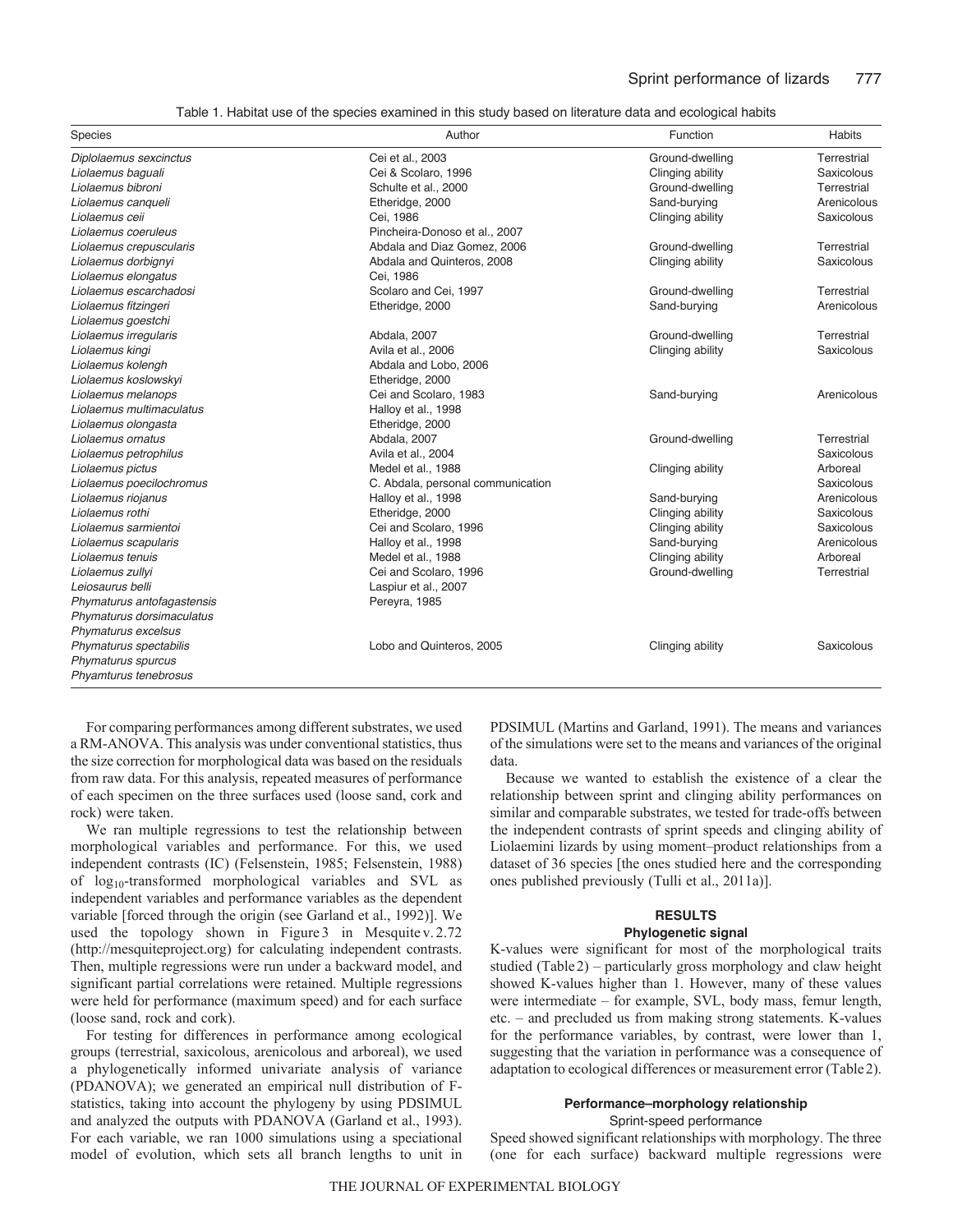

Fig. 1. Tree topology based on a combination of morphological and mitochondrial DNA analyses from studies by Lobo (Lobo, 2001; Lobo, 2005), Lobo and Quinteros (Lobo and Quinteros, 2005), Abdala (Abdala, 2007), Lobo and colleagues (Lobo et al., 2010) and Frost and colleagues (Frost et al., 2001). Branch lengths were arbitrarily set to unit (see text).

statistically significant after phylogenetically informed analyses (Table3). Only three variables were informative across the three experimental trials  $- d3$ , femur length and foot length. Toe 3 (d3) and femur length showed a positive partial correlation with speed on cork and rock surfaces, but negative on sand; foot length showed a negative partial correlation on the three experimental surfaces. DigitIII (DIII) length output was negatively correlated to speed on both firm surfaces (cork and rock; Table3). Claws gave significant partial correlations on the three experimental trials; however, no clear pattern was observed.

### Substrate structure and morphology

Results of multiple regressions show that, on a cork surface, several morphological variables contributed to the main effect of the model, among them femur and humerus length contributed more strongly and positively, whereas DIII and DFL had opposite correlations. On a rock surface, the digits were the most important features contributing to the main significant effect of the corresponding model (speed on rock surface; Table3), DIV positively and DIII negatively. Finally, on a loose-sand surface, the claw curvature of toe3 was the feature that partially contributed the highest positive value to the main effect for the model, whereas the humerus length was the lowest negative partial correlation value (Table3).

### **Ecological groups and performance**

When comparing the performance of the four ecological groups (arboreal, saxicolous, arenicolous and terrestrial generalists), we found significant differences on rocky surface trials only (Table4). Surprisingly, arboreal species showed the higher values for speed on the rock surface, whereas saxicolous species were not different from the other ecological groups. None of the values observed for each ecological group was better on the surface resembling its own habitat (e.g. saxicolous on rock, arenicolous on sand; Fig. 2), although it should be taken into consideration that the incline was not taken into account here. The RM-ANOVA showed that all groups exhibited significant differences in sprint speed among the three different types of substrates, except the arboreal group (Table5). Interestingly, all ecological groups, except for the arboreal ones, showed the best performance on sand (Fig.3).

After performing moment–product relationships of independent contrasts of speed and clinging force from the 36 species of lizards (the ones studied here and the corresponding species published previously (Tulli et al., 2011a), we found no indication of tradeoffs between these performances, even when we used equivalent surfaces (Table 6).

### **DISCUSSION**

K-statistics for morphological traits indicated some degree of phylogenetic clustering or at least a conservative gross morphology, supporting our first prediction. For example, K-values of the forelimbs are suggestive of an effect of phylogeny. These results are in accordance with previous studies on the relationship of morphology and habitat use in Liolaemini lizards (Schulte et al., 2004; Tulli et al., 2009; Tulli et al., 2011b) that show a similar strong phylogenetic signal in the morphological traits considered (but see Tulli et al., 2011a).

Surprisingly, we found that sprint speed on the typical substrate of each species was not higher – for example, arenicolous lizards did not exhibit significantly better performance on sand when compared with the other ecological groups. However, when running performance on the different substrates is compared within each group, the running performance of arenicolous lizards is higher on sand compared with their performance on other substrates (Fig.3A). Remarkably and surprisingly, saxicolous lizards were the slowest of all the ecological groups on the rock surface. This might be a consequence of having heavier and stocky bodies – such as *Phymaturus* species (Tables3 and 4). Thus, *Phymaturus* can show similar performances to those of horned lizards (*Phrynosoma*), the slower species among phrynosomatid lizards in a study by Bonine and Garland (Bonine and Garland, 1999). It has to be noted that these three genera resemble one another in body shape and limb proportions, influencing speed performance, as previously observed by those authors (Bonine and Garland, 1999). Furthermore, the comparison of performance of the saxicolous species across all substrates revealed that these lizards ran slightly faster on a sandy substrate (Fig.3B). Most of the saxicolous Liolaemini lizard species occur on rock slopes, outcrops or boulders, where there are no long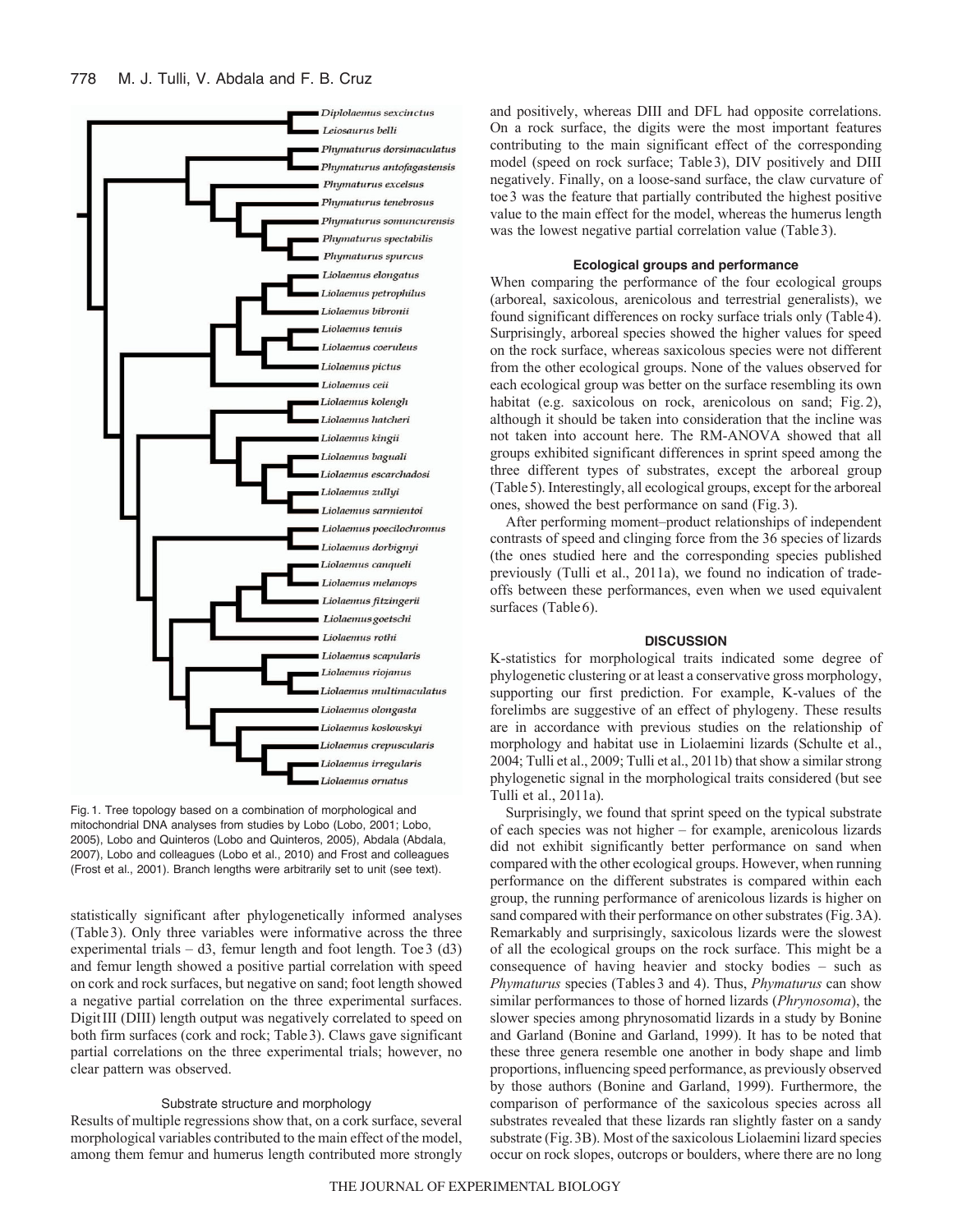| Table 2. Summary of analyses calculating phylogenetic signal and using constant branch lengths (BL) and Ornstein–Uhlenbeck (OU)- |  |
|----------------------------------------------------------------------------------------------------------------------------------|--|
| transformed branch lengths                                                                                                       |  |

|                   |       | $BL=1$         | $OU=0.2$ |              | $OU=0.8$ |                |
|-------------------|-------|----------------|----------|--------------|----------|----------------|
|                   | Κ     | $\overline{P}$ | Κ        | $\mathsf{P}$ | Κ        | $\overline{P}$ |
| SVL               | 0.832 | 0.002          | 1.086    | 0.019        | 1.355    | 0.00           |
| DIII              | 0.723 | 0.000          | 1.196    | 0.000        | 1.338    | 0.00           |
| CH DIII           | 1.101 | 0.001          | 1.161    | 0.001        | 1.723    | 0.00           |
| CC DIII           | 0.416 | 0.003          | 0.995    | 0.236        | 0.645    | 0.04           |
| CL DIII           | 0.452 | 0.002          | 1.133    | 0.00         | 0.821    | 0.001          |
| <b>DIV</b>        | 0.715 | 0.00           | 1.205    | 0.00         | 1.337    | 0.00           |
| CH DIV            | 1.003 | 0.001          | 1.137    | 0.00         | 1.561    | 0.00           |
| CC DIV            | 0.463 | 0.002          | 1.089    | 0.001        | 0.823    | 0.00           |
| CL DIV            | 0.52  | 0.00           | 1.125    | 0.00         | 0.895    | 0.00           |
| d3                | 0.619 | 0.006          | 1.103    | 0.009        | 1.106    | 0.001          |
| CH <sub>d3</sub>  | 1.021 | 0.00           | 1.168    | 0.00         | 1.569    | 0.00           |
| CC d <sub>3</sub> | 1.028 | 0.00           | 1.227    | 0.001        | 1.429    | 0.00           |
| CL d3             | 0.498 | 0.002          | 1.138    | 0.001        | 0.857    | 0.00           |
| d4                | 0.307 | 0.151          | 1.017    | 0.065        | 0.603    | 0.081          |
| CH d4             | 0.893 | 0.00           | 1.153    | 0.00         | 1.413    | 0.00           |
| CC d4             | 0.431 | 0.011          | 1.106    | 0.001        | 0.768    | 0.007          |
| CL d4             | 0.466 | 0.003          | 1.199    | 0.00         | 0.894    | 0.00           |
| d5                | 0.414 | 0.003          | 1.126    | 0.00         | 0.796    | 0.00           |
| CH <sub>d5</sub>  | 0.998 | 0.00           | 1.206    | 0.00         | 1.582    | 0.00           |
| CC d5             | 0.687 | 0.02           | 1.079    | 0.315        | 1.068    | 0.078          |
| CL d5             | 0.327 | 0.089          | 1.018    | 0.038        | 0.634    | 0.039          |
| <b>RL</b>         | 2.032 | 0.00           | 1.219    | 0.001        | 2.876    | 0.00           |
| <b>HL</b>         | 1.873 | 0.00           | 1.238    | 0.00         | 2.708    | 0.00           |
| <b>BL</b>         | 0.276 | 0.371          | 0.821    | 0.942        | 0.458    | 0.808          |
| <b>BW</b>         | 1.415 | 0.00           | 1.209    | 0.00         | 0.217    | 0.00           |
| IIL               | 0.447 | 0.007          | 1.050    | 0.063        | 0.789    | 0.029          |
| <b>DML</b>        | 1.401 | 0.00           | 1.157    | 0.00         | 1.999    | 0.000          |
| <b>DMW</b>        | 2.153 | 0.00           | 1.198    | 0.001        | 2.815    | 0.000          |
| FL.               | 0.663 | 0.004          | 1.104    | 0.009        | 1.114    | 0.004          |
| <b>TL</b>         | 1.356 | 0.00           | 1.213    | 0.069        | 2.013    | 0.001          |
| <b>SFL</b>        | 0.226 | 0.913          | 1.012    | 0.057        | 0.549    | 0.237          |
| Max speed: cork   | 0.341 | 0.187          | 1.027    | 0.054        | 0.694    | 0.048          |
| Max speed: rock   | 0.409 | 0.189          | 0.962    | 0.435        | 0.719    | 0.218          |
| Max speed: sand   | 0.317 | 0.488          | 0.898    | 0.885        | 0.535    | 0.778          |

surfaces to run on, and these lizards actually crawl to the nearest crevice once they are chased (F. B. Cruz, personal observation). After examining the performance of terrestrial generalized Liolaemini lizards, it can be seen that the substrate type was not relevant for explaining their sprint performance (Fig.3C). Terrestrial lizards perform equally well on all the substrates considered, supporting the categorization of these lizards as generalists. With regard to the arboreal lizards, the situation is very similar to the generalists (Fig.3D). It is possible that the inclination of the substrate has an influence on the performance of arboreal and saxicolous lizards more than substrate *per se*. Thus, almost all the species examined here showed a clear relationship between a threedimensional space (such as rock boulders and trees) and clinging ability compared with those species exploiting a two-dimensional microhabitat (Tulli et al., 2011a). It is expected that species exploring vertical surfaces run faster on an inclined surface than those species that use horizontal microhabitats, as shown for geckos (Higham and Russell, 2010). Apparently, differential energetic demands between climbers and runners produce different ways to perform on vertical or horizontal microhabitats (Higham et al., 2011).

It has been observed that Liolaemini species of Northern Neuquén province (Argentina) occupying sandy and less-dense vegetated zones run faster than species from complex and rocky habitats (Petriek et al., 2009), in agreement with what was suggested for *Tropidurus* species (Kohlsdorf et al., 2004), varanids (Clemente et al., 2009) and scincid species (Goodman et al., 2008). It is likely that rocky habitats (rock boulders, promontories or rock aggregations) are not well suited for running efficiently when evading predators or capturing prey. Rocky substrates possess many crevices, and the extension of rock outcrops is not large; thus, running fast across long distances is not demanded and might not be as efficient as running through flat open habitats, as observed by Petriek and colleagues (Petriek et al., 2009). Liolaemini species are mostly sit-and-wait foragers or herbivores; thus, it is not surprising that speed is not the primary determinant for feeding in the way that acceleration might be. Then, for escaping predators, Liolaemini lizards might gain more benefit from crypsis (Schulte et al., 2004), short refuge distance and sand burrowing or diving (Halloy et al., 1998). Our data allow us to infer that the evolutionary processes seem to be focused on particular features. Combining the results obtained in the present study and those of an earlier study (Tulli et al., 2011a) on clinging performance on 38 Liolaemini species, we have found that variation in digitsIII and IV of the hands and feet is common in both analyses. Thus, speed is positively correlated to claw curvature of DIV, along with the length of toe3. These results are in accordance with our observations. Multiple regression analyses of the residual independent contrast of morphological features and performance show that some traits such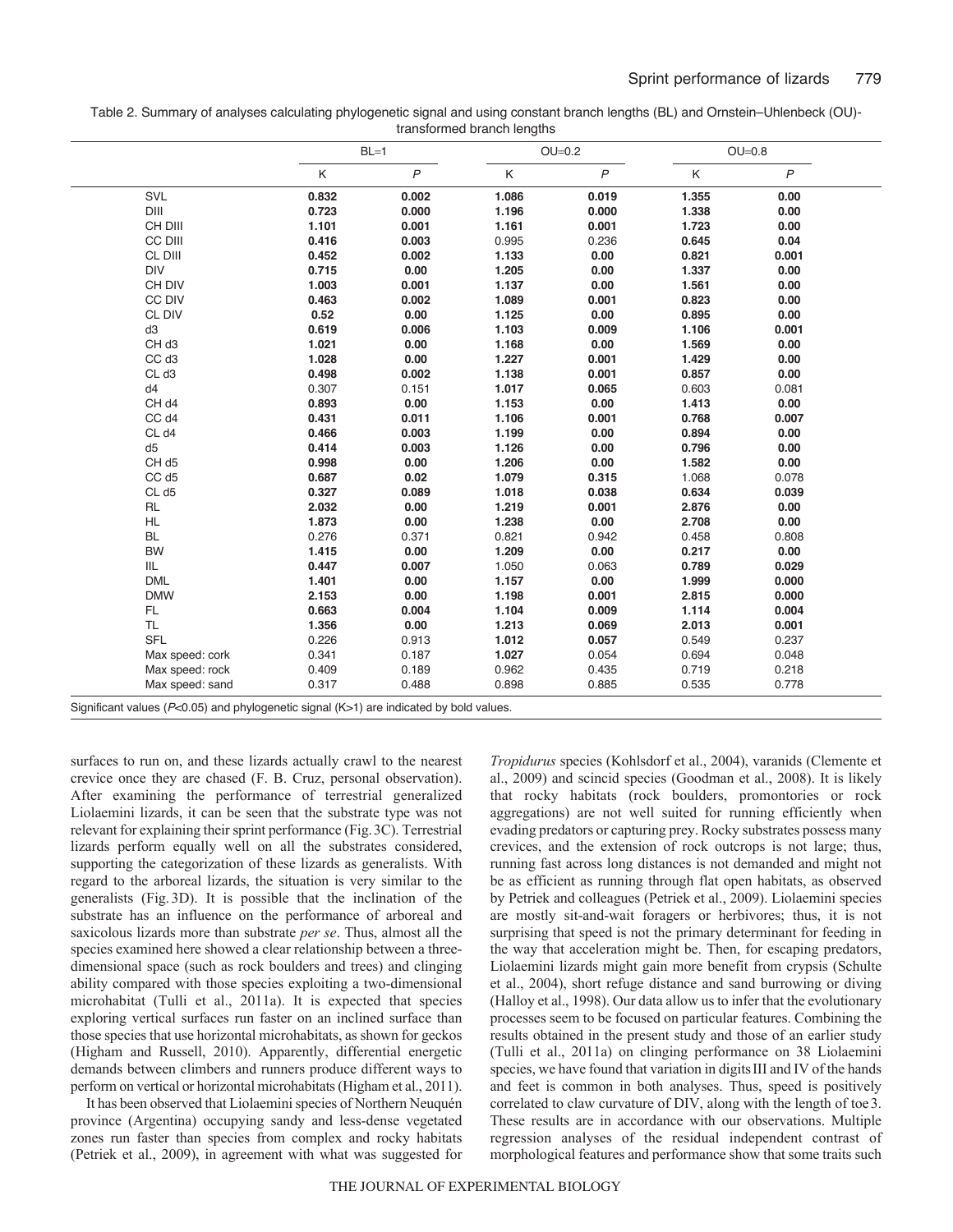#### 780 M. J. Tulli, V. Abdala and F. B. Cruz

Table 3. Multiple regression results for independent contrast (IC) of speed (dependent variables) against 31 morphological variables (IC of log of SVL, claw curvature and a further 25 residuals) as independent variables on each of the surfaces used in the trials (cork, rock and sand)

| F<br>$\boldsymbol{P}$<br>d.f.<br>Dependent<br>Independent<br>Partial correlation<br>Residual IC speed: cork<br>19, 16<br>9.14<br>0.000<br>$DIII$<br>$-0.852$<br>CHDIII<br>0.739<br><b>CHDIV</b><br>$-0.632$<br>D <sub>3</sub><br>0.777<br>CHD <sub>3</sub><br>0.564<br>CLD <sub>3</sub><br>0.670<br>CHD4<br>$-0.686$<br>CLD4<br>$-0.786$<br>D <sub>5</sub><br>0.716<br>CLD5<br>0.578<br>LF<br>0.849<br>LH<br>0.837<br>$\ensuremath{\mathsf{LR}}\xspace$<br>$-0.798$<br>DHL<br>$-0.580$<br>$\ensuremath{\mathsf{SFL}}$<br>$-0.781$<br>CCDIII<br>0.600<br>CCD <sub>5</sub><br>$-0.809$<br>0.002<br>Residual IC speed: rock<br>25, 19<br>4.22<br>$DIII$<br>$-0.716$<br><b>DIV</b><br>0.691<br><b>CLDIV</b><br>$-0.456$<br>D <sub>3</sub><br>0.432<br>0.530<br>D <sub>4</sub><br>LF<br>0.632<br><b>SFL</b><br>$-0.687$<br>CCDIV<br>0.552<br>Residual IC speed: sand<br>21, 14<br>31.11<br>0.000<br>$\textsf{SVL}$<br>$-0.919$<br>CHDIII<br>0.776<br>CLDIII<br>$-0.866$<br><b>CHDIV</b><br>$-0.887$<br><b>CLDIV</b><br>0.697<br>D <sub>3</sub><br>$-0.842$<br>CLD <sub>3</sub><br>0.891<br>D <sub>5</sub><br>0.780<br>CHD <sub>5</sub><br>0.887<br>CLD5<br>0.699<br>LF<br>$-0.527$<br>LH<br>$-0.947$<br>${\sf LR}$<br>0.924<br><b>SFL</b><br>$-0.894$<br>CCDIII<br>0.889<br><b>CCDIV</b><br>$-0.918$<br>CCD3<br>0.951<br>CCD4<br>$-0.884$<br>CCD <sub>5</sub><br>$-0.855$ |  | 5414 |  |  |
|----------------------------------------------------------------------------------------------------------------------------------------------------------------------------------------------------------------------------------------------------------------------------------------------------------------------------------------------------------------------------------------------------------------------------------------------------------------------------------------------------------------------------------------------------------------------------------------------------------------------------------------------------------------------------------------------------------------------------------------------------------------------------------------------------------------------------------------------------------------------------------------------------------------------------------------------------------------------------------------------------------------------------------------------------------------------------------------------------------------------------------------------------------------------------------------------------------------------------------------------------------------------------------------------------------------------------------------------------------------------|--|------|--|--|
|                                                                                                                                                                                                                                                                                                                                                                                                                                                                                                                                                                                                                                                                                                                                                                                                                                                                                                                                                                                                                                                                                                                                                                                                                                                                                                                                                                      |  |      |  |  |
|                                                                                                                                                                                                                                                                                                                                                                                                                                                                                                                                                                                                                                                                                                                                                                                                                                                                                                                                                                                                                                                                                                                                                                                                                                                                                                                                                                      |  |      |  |  |
|                                                                                                                                                                                                                                                                                                                                                                                                                                                                                                                                                                                                                                                                                                                                                                                                                                                                                                                                                                                                                                                                                                                                                                                                                                                                                                                                                                      |  |      |  |  |
|                                                                                                                                                                                                                                                                                                                                                                                                                                                                                                                                                                                                                                                                                                                                                                                                                                                                                                                                                                                                                                                                                                                                                                                                                                                                                                                                                                      |  |      |  |  |
|                                                                                                                                                                                                                                                                                                                                                                                                                                                                                                                                                                                                                                                                                                                                                                                                                                                                                                                                                                                                                                                                                                                                                                                                                                                                                                                                                                      |  |      |  |  |
|                                                                                                                                                                                                                                                                                                                                                                                                                                                                                                                                                                                                                                                                                                                                                                                                                                                                                                                                                                                                                                                                                                                                                                                                                                                                                                                                                                      |  |      |  |  |
|                                                                                                                                                                                                                                                                                                                                                                                                                                                                                                                                                                                                                                                                                                                                                                                                                                                                                                                                                                                                                                                                                                                                                                                                                                                                                                                                                                      |  |      |  |  |
|                                                                                                                                                                                                                                                                                                                                                                                                                                                                                                                                                                                                                                                                                                                                                                                                                                                                                                                                                                                                                                                                                                                                                                                                                                                                                                                                                                      |  |      |  |  |
|                                                                                                                                                                                                                                                                                                                                                                                                                                                                                                                                                                                                                                                                                                                                                                                                                                                                                                                                                                                                                                                                                                                                                                                                                                                                                                                                                                      |  |      |  |  |
|                                                                                                                                                                                                                                                                                                                                                                                                                                                                                                                                                                                                                                                                                                                                                                                                                                                                                                                                                                                                                                                                                                                                                                                                                                                                                                                                                                      |  |      |  |  |
|                                                                                                                                                                                                                                                                                                                                                                                                                                                                                                                                                                                                                                                                                                                                                                                                                                                                                                                                                                                                                                                                                                                                                                                                                                                                                                                                                                      |  |      |  |  |
|                                                                                                                                                                                                                                                                                                                                                                                                                                                                                                                                                                                                                                                                                                                                                                                                                                                                                                                                                                                                                                                                                                                                                                                                                                                                                                                                                                      |  |      |  |  |
|                                                                                                                                                                                                                                                                                                                                                                                                                                                                                                                                                                                                                                                                                                                                                                                                                                                                                                                                                                                                                                                                                                                                                                                                                                                                                                                                                                      |  |      |  |  |
|                                                                                                                                                                                                                                                                                                                                                                                                                                                                                                                                                                                                                                                                                                                                                                                                                                                                                                                                                                                                                                                                                                                                                                                                                                                                                                                                                                      |  |      |  |  |
|                                                                                                                                                                                                                                                                                                                                                                                                                                                                                                                                                                                                                                                                                                                                                                                                                                                                                                                                                                                                                                                                                                                                                                                                                                                                                                                                                                      |  |      |  |  |
|                                                                                                                                                                                                                                                                                                                                                                                                                                                                                                                                                                                                                                                                                                                                                                                                                                                                                                                                                                                                                                                                                                                                                                                                                                                                                                                                                                      |  |      |  |  |
|                                                                                                                                                                                                                                                                                                                                                                                                                                                                                                                                                                                                                                                                                                                                                                                                                                                                                                                                                                                                                                                                                                                                                                                                                                                                                                                                                                      |  |      |  |  |
|                                                                                                                                                                                                                                                                                                                                                                                                                                                                                                                                                                                                                                                                                                                                                                                                                                                                                                                                                                                                                                                                                                                                                                                                                                                                                                                                                                      |  |      |  |  |
|                                                                                                                                                                                                                                                                                                                                                                                                                                                                                                                                                                                                                                                                                                                                                                                                                                                                                                                                                                                                                                                                                                                                                                                                                                                                                                                                                                      |  |      |  |  |
|                                                                                                                                                                                                                                                                                                                                                                                                                                                                                                                                                                                                                                                                                                                                                                                                                                                                                                                                                                                                                                                                                                                                                                                                                                                                                                                                                                      |  |      |  |  |
|                                                                                                                                                                                                                                                                                                                                                                                                                                                                                                                                                                                                                                                                                                                                                                                                                                                                                                                                                                                                                                                                                                                                                                                                                                                                                                                                                                      |  |      |  |  |
|                                                                                                                                                                                                                                                                                                                                                                                                                                                                                                                                                                                                                                                                                                                                                                                                                                                                                                                                                                                                                                                                                                                                                                                                                                                                                                                                                                      |  |      |  |  |
|                                                                                                                                                                                                                                                                                                                                                                                                                                                                                                                                                                                                                                                                                                                                                                                                                                                                                                                                                                                                                                                                                                                                                                                                                                                                                                                                                                      |  |      |  |  |
|                                                                                                                                                                                                                                                                                                                                                                                                                                                                                                                                                                                                                                                                                                                                                                                                                                                                                                                                                                                                                                                                                                                                                                                                                                                                                                                                                                      |  |      |  |  |
|                                                                                                                                                                                                                                                                                                                                                                                                                                                                                                                                                                                                                                                                                                                                                                                                                                                                                                                                                                                                                                                                                                                                                                                                                                                                                                                                                                      |  |      |  |  |
|                                                                                                                                                                                                                                                                                                                                                                                                                                                                                                                                                                                                                                                                                                                                                                                                                                                                                                                                                                                                                                                                                                                                                                                                                                                                                                                                                                      |  |      |  |  |
|                                                                                                                                                                                                                                                                                                                                                                                                                                                                                                                                                                                                                                                                                                                                                                                                                                                                                                                                                                                                                                                                                                                                                                                                                                                                                                                                                                      |  |      |  |  |
|                                                                                                                                                                                                                                                                                                                                                                                                                                                                                                                                                                                                                                                                                                                                                                                                                                                                                                                                                                                                                                                                                                                                                                                                                                                                                                                                                                      |  |      |  |  |
|                                                                                                                                                                                                                                                                                                                                                                                                                                                                                                                                                                                                                                                                                                                                                                                                                                                                                                                                                                                                                                                                                                                                                                                                                                                                                                                                                                      |  |      |  |  |
|                                                                                                                                                                                                                                                                                                                                                                                                                                                                                                                                                                                                                                                                                                                                                                                                                                                                                                                                                                                                                                                                                                                                                                                                                                                                                                                                                                      |  |      |  |  |
|                                                                                                                                                                                                                                                                                                                                                                                                                                                                                                                                                                                                                                                                                                                                                                                                                                                                                                                                                                                                                                                                                                                                                                                                                                                                                                                                                                      |  |      |  |  |
|                                                                                                                                                                                                                                                                                                                                                                                                                                                                                                                                                                                                                                                                                                                                                                                                                                                                                                                                                                                                                                                                                                                                                                                                                                                                                                                                                                      |  |      |  |  |
|                                                                                                                                                                                                                                                                                                                                                                                                                                                                                                                                                                                                                                                                                                                                                                                                                                                                                                                                                                                                                                                                                                                                                                                                                                                                                                                                                                      |  |      |  |  |
|                                                                                                                                                                                                                                                                                                                                                                                                                                                                                                                                                                                                                                                                                                                                                                                                                                                                                                                                                                                                                                                                                                                                                                                                                                                                                                                                                                      |  |      |  |  |
|                                                                                                                                                                                                                                                                                                                                                                                                                                                                                                                                                                                                                                                                                                                                                                                                                                                                                                                                                                                                                                                                                                                                                                                                                                                                                                                                                                      |  |      |  |  |
|                                                                                                                                                                                                                                                                                                                                                                                                                                                                                                                                                                                                                                                                                                                                                                                                                                                                                                                                                                                                                                                                                                                                                                                                                                                                                                                                                                      |  |      |  |  |
|                                                                                                                                                                                                                                                                                                                                                                                                                                                                                                                                                                                                                                                                                                                                                                                                                                                                                                                                                                                                                                                                                                                                                                                                                                                                                                                                                                      |  |      |  |  |
|                                                                                                                                                                                                                                                                                                                                                                                                                                                                                                                                                                                                                                                                                                                                                                                                                                                                                                                                                                                                                                                                                                                                                                                                                                                                                                                                                                      |  |      |  |  |
|                                                                                                                                                                                                                                                                                                                                                                                                                                                                                                                                                                                                                                                                                                                                                                                                                                                                                                                                                                                                                                                                                                                                                                                                                                                                                                                                                                      |  |      |  |  |
|                                                                                                                                                                                                                                                                                                                                                                                                                                                                                                                                                                                                                                                                                                                                                                                                                                                                                                                                                                                                                                                                                                                                                                                                                                                                                                                                                                      |  |      |  |  |
|                                                                                                                                                                                                                                                                                                                                                                                                                                                                                                                                                                                                                                                                                                                                                                                                                                                                                                                                                                                                                                                                                                                                                                                                                                                                                                                                                                      |  |      |  |  |
|                                                                                                                                                                                                                                                                                                                                                                                                                                                                                                                                                                                                                                                                                                                                                                                                                                                                                                                                                                                                                                                                                                                                                                                                                                                                                                                                                                      |  |      |  |  |
|                                                                                                                                                                                                                                                                                                                                                                                                                                                                                                                                                                                                                                                                                                                                                                                                                                                                                                                                                                                                                                                                                                                                                                                                                                                                                                                                                                      |  |      |  |  |
|                                                                                                                                                                                                                                                                                                                                                                                                                                                                                                                                                                                                                                                                                                                                                                                                                                                                                                                                                                                                                                                                                                                                                                                                                                                                                                                                                                      |  |      |  |  |
|                                                                                                                                                                                                                                                                                                                                                                                                                                                                                                                                                                                                                                                                                                                                                                                                                                                                                                                                                                                                                                                                                                                                                                                                                                                                                                                                                                      |  |      |  |  |
|                                                                                                                                                                                                                                                                                                                                                                                                                                                                                                                                                                                                                                                                                                                                                                                                                                                                                                                                                                                                                                                                                                                                                                                                                                                                                                                                                                      |  |      |  |  |
|                                                                                                                                                                                                                                                                                                                                                                                                                                                                                                                                                                                                                                                                                                                                                                                                                                                                                                                                                                                                                                                                                                                                                                                                                                                                                                                                                                      |  |      |  |  |
|                                                                                                                                                                                                                                                                                                                                                                                                                                                                                                                                                                                                                                                                                                                                                                                                                                                                                                                                                                                                                                                                                                                                                                                                                                                                                                                                                                      |  |      |  |  |

A backward model was used, and all regressions were set to the origin. All traits were log-transformed, and an effect of SVL was removed prior to analysis. Bold values indicated the results on significant models, and significant independent variables and their partial correlations are given.

as DIII and d3 exhibit differences in their relationship with the residuals of sprint speed when different substrates are considered. The length of digitIII of the hand is negatively correlated with higher speed on cork and rock. DigitIV of the hand is used as the main support when lizards are sprinting, and the role of its claw seems to be fundamental in achieving high sprint velocity. Previous reports (Texeira-Filho et al., 2001; Tulli et al., 2009; Tulli et al., 2011a) also show the importance of digitIII and IV in locomotion. DigitIV is mainly used as support, and digitIII seems to be the one driving clinging (Tulli et al., 2011a). It has previously been found that the claw morphology of digitIII and IV is positively correlated with clinging performance on rough surfaces (such as tree bark or rocks) because lizards use their hand claws to exert an interlocking grasp (Tulli et al., 2011a). Additionally, our videos also show that toe3 acts to propel the animal forward, which is in accordance with the results of Melville and Swain (Melville and Swain, 2000).

The length of limb segments or of hind-limbs has been shown to be directly related to speed (Losos, 1990a; Losos, 1990b; Sinervo et al., 1991; Sinervo and Losos, 1991; Bauwens et al., 1995; Bonine and Garland, 1999; Melville and Swain, 2000; Melville and Swain, 2003; Vanhooydonck and Van Damme, 2001; Gifford et al., 2008). The correlation between speed and hind-limb length holds across a wide diversity of lizard taxa (Losos, 1990b; Miles, 1994; Bauwens et al., 1995; Bonine and Garland, 1999). From a biomechanical point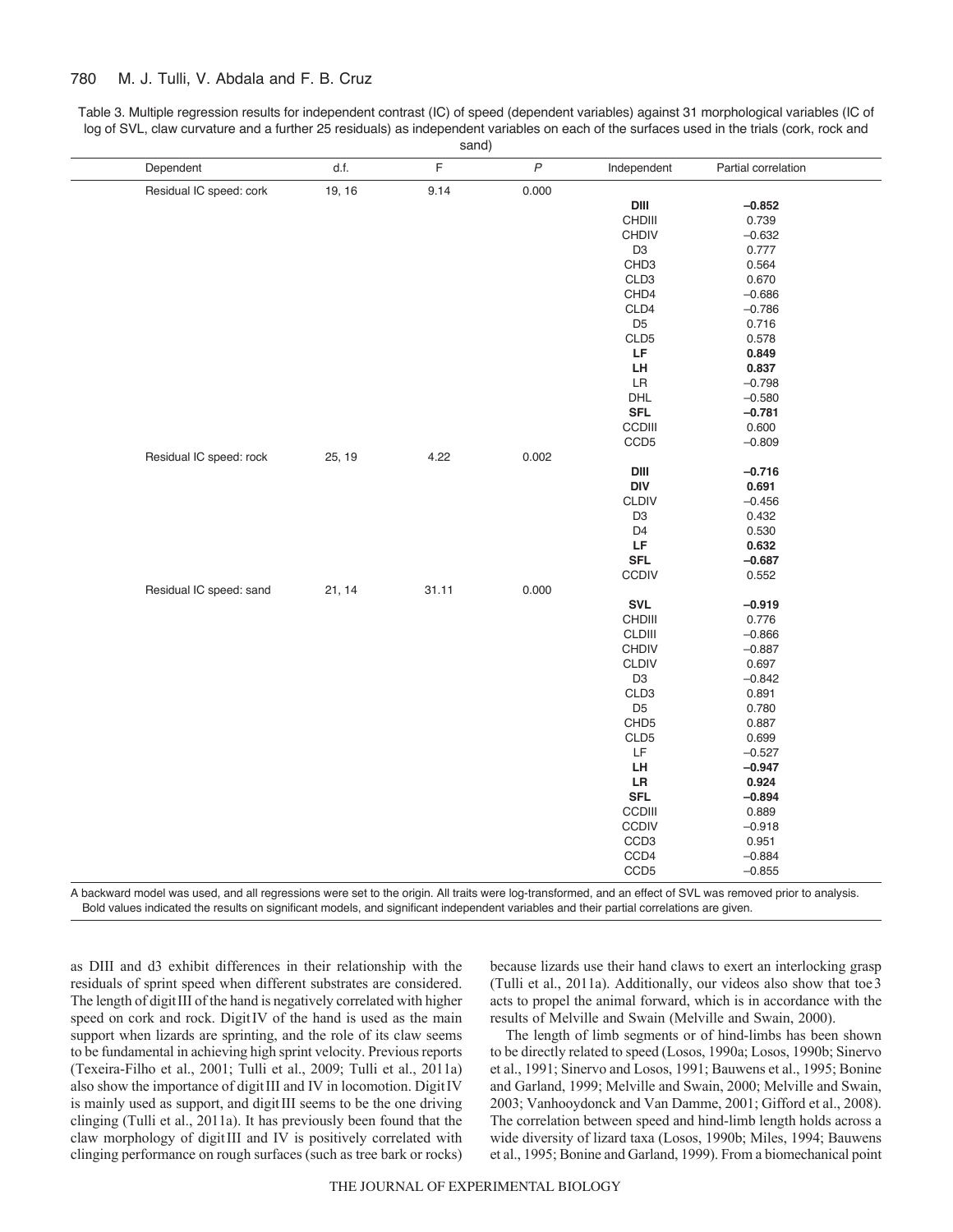Table 4. Phylogenetically informed analysis of variance (PDANOVA) simulation results of the speed achieved by four ecological groups (arboreal, saxicolous, arenicolous and terrestrial generalist) using habitat types as the factor

| Surface |                                                                                                                                                                                                                                |       |
|---------|--------------------------------------------------------------------------------------------------------------------------------------------------------------------------------------------------------------------------------|-------|
| Cork    | 8.151                                                                                                                                                                                                                          | 0.214 |
| Rock    | 8.416                                                                                                                                                                                                                          | 0.026 |
| Sand    | 8.669                                                                                                                                                                                                                          | 0.517 |
|         | Other Warrants and the control of OCA and the distribution of the control of the control of the Control of the Control of the Control of the Control of the Control of the Control of the Control of the Control of the Contro |       |

Significant values (*P*<0.05) are indicated by bold values.

of view, limb length would allow predicting speed performance and seems to be an important component of maximum sprint capacity (Garland, 1985; Losos, 1990a; Losos, 1990b; Garland and Losos, 1994; Bauwens et al., 1995). In a general sense, fast-running animals benefit from having long limbs (Cartmill, 1985; Losos and Sinervo, 1989; Losos, 1990a; Losos, 1990b; Sinervo and Losos, 1991; Macrini and Irschick, 1998; Bonine and Garland, 1999; Biewener, 2003), although this relationship between limb length and sprint speed has not always been deduced (van Berkum, 1986). We found positive relationships between limb-segment lengths and sprint speed on the three types of surfaces, demonstrating that the relationship between longer limbs and faster speed is common in lizards (but see Fernandez et al., 2011).

Compared with the rest of the limb morphology, the foot morphology in relation to performance has received little attention in Squamate reptiles (Autumn et al., 2000; Melville and Swain, 2000; Zani, 2000; Elstrott and Irschick, 2004; Grizante et al., 2010). According to our K-values, the morphology of the forelimbs is



Fig. 2. Mean speed  $(m s^{-1})$  measurements (bars, +s.e.m.) per ecological group divided by habitat use [1: arboreal ( $N=2$ ), 2: saxicolous ( $N=15$ ), 3: arenicolous (N=8), 4: terrestrial generalist (N=11)] on different surfaces where speed trials were conducted.

Table 5. Repeated measurements ANOVA results of the speed achieved by four ecological groups (arboreal, saxicolous, generalists and arenicolous), comparing performances among different substrates (sand, cork and rock)

| Ecological group |        | d.f. |         |
|------------------|--------|------|---------|
| Arboreal         | 0.825  | 2    | 0.491   |
| Saxicolous       | 27.15  | 32   | < 0.000 |
| Arenicolous      | 187.66 | 16   | < 0.000 |
| Terrestrial      | 190.31 | 14   | < 0.000 |

constrained by phylogeny, and foot-related traits might be more evolutionarily flexible (Table2). We found that sole foot length is negatively correlated with sprint speed on all substrates (Table3). Shorter feet should be no problem for Liolaemini lizards because their relatively shorter distal segment can attain a higher stride frequency that counterbalances their length (McBrayer and Wylie, 2009). Saxicolous *Niveoscincus* lizards have long feet, which were suggested to be associated with high sprint speeds and the increase of propulsive forces for running and jumping (Melville and Swain, 2000). Kohlsdorf and colleagues (Kohlsdorf et al., 2004) and Grizante et al. (Grizante et al., 2010) found that sand lizards tend to have longer feet. The contrasting results of Melville and Swain (Melville and Swain, 2000), Kohlsdorf et al. (Kohlsdorf et al., 2004), Grizante et al. (Grizante et al., 2010) and ourselves might indicate that the evolution of morphological traits in relation to performance should be investigated considering that behavior might play an important role in compensating for low levels of performance (Toro et al., 2004). Our results allow us to put forward an adaptive interpretation of the variations of foot length in Liolaemini lizards, although a more comprehensive interpretation of the patterns of the variation is still needed.

Goodman and colleagues (Goodman et al., 2007) stressed that performance trade-offs might occur when morphological traits that enhance the performance of one task negatively affect another. However, whether morphology constrains performance, causing trade-offs in different habitats, remains a relatively open question (Losos and Sinervo, 1989; Sinervo and Losos, 1991; Vanhooydonck and Van Damme, 2001; Vanhooydonck et al., 2011). Interestingly, we were able to identify opposing relationships between morphological traits and running performance on firm-structured substrates *versus* running performance on loose sand. For example, toe length is positively correlated with speed on cork and rock, but negatively with speed on sand. Likewise, a lizard with a longer toe3 can run faster than one with a shorter toe on cork and rock, but it is slower running in sand (Table3). Conversely, lizards having a lesser degree of claw curvature for digitIV are faster runners on sand but slower on rock (Table3). Possibly, what we detected are extreme points of a continuous gradient with, at one extreme, species

Table 6. Moment–product relationships passing through the origin between IC of speed on different surfaces (sand, cork and rock) and IC of residual clinging force on different surfaces (smooth rock, rough rock and bark)

| Speed vs clinging      |          |    |       |
|------------------------|----------|----|-------|
| Sand-smooth-rock       | $-0.262$ | 35 | 0.129 |
| Smooth-rock-rough-rock | 0.205    | 35 | 0.238 |
| Cork–bark              | $-0.077$ | 35 | 0.660 |
|                        |          |    |       |

Significant values (*P*<0.05). The type of surfaces confronted show progressive grip, from sand–smooth-rock to cork–bark.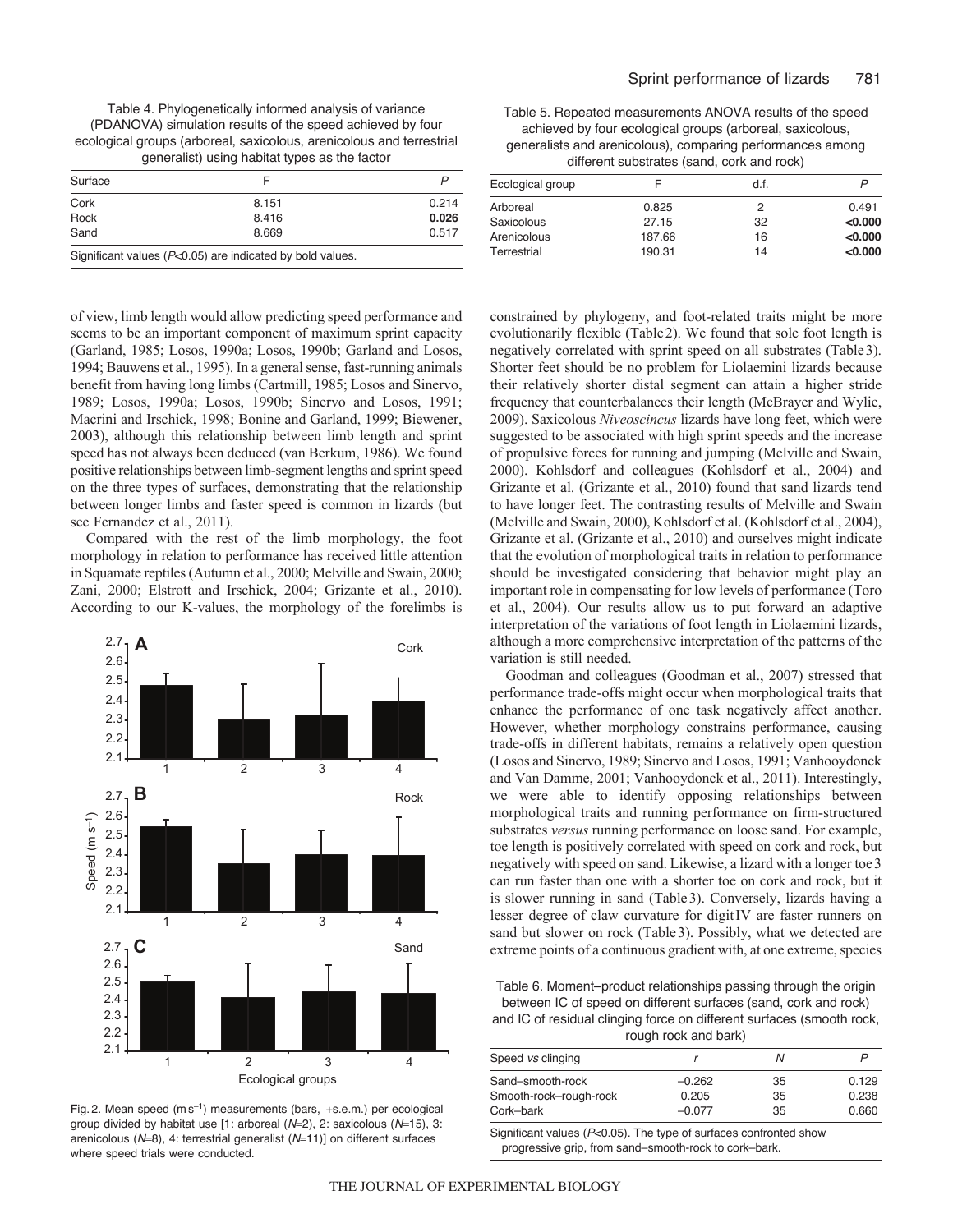782 M. J. Tulli, V. Abdala and F. B. Cruz



Fig. 3. Mean speed measurements (bars, +s.e.m.) per habitat (sand, cork and rock) for ecological groups:  $(A)$  arenicolous  $(N=18)$ ,  $(B)$ saxicolous ( $N=15$ ), (C) terrestrial generalized (N=11) and (D) arboreal ( $N=2$ ).

that can run relatively faster in sand substrates and species that can run relatively faster on rock or cork substrates at the other end (Vanhooydonck and Van Damme, 2001).

Clinging performance of Liolaemini species (Tulli et al., 2011a) and sprint-speed performance (this work) in Liolaemini lizards show different trends. However, those traits promoting clinging performance in a particular habitat apparently do not reduce sprinting performance in other habitats (Table6). This suggests that this group of lizards converged on a functionally intermediate morphology (Arnold, 1998) having the ability to perform relatively well (or similarly badly) at several tasks and hence can be considered as 'jack of all trades and master of none'. Liolaemini are similar to lacertid lizards in that both have retained the same general body shape (Arnold, 1998; Vanhooydonck and Van Damme, 1999; Vanhooydonck et al., 2002) to face a wide range of microhabitats. Data from Liolaemini and lacertids contrast with those obtained for *Anolis* (e.g. Toro et al., 2004) and acontiine lizards (Vanhooydonck et al., 2011). In these clades, trade-offs that prevent them from simultaneously optimizing different aspects of performance are present. It seems also evident that trade-offs tend to appear among those species highly modified to perform particular tasks, such as jumping *Anolis* (Toro et al., 2004) or burrowing skinks (Vanhooydonck et al., 2011), making it very difficult to identify these tendencies among lizards with a more generalized morphology (Vanhooydonck et al., 2002) (this work).

As mentioned above, some morphological traits, such as humerus and radius length, hand length and width, exhibit a significant phylogenetic signal and appear to be constrained by phylogeny. Liolaemini species as a group conform to the 'jack of all trades and master of none' principle with respect to sprinting; despite having a highly conservative morphology, they achieve similar performance on several types of substrates. Nevertheless, Liolaemini show a great variability in their ecological habits and distribution (Tulli et al., 2009; Tulli et al., 2011a; Tulli et al., 2011b; Lobo et al., 2010). However, despite the highly conservative morphology, other studies have showed that some performance characteristics can be exceptionally variable and ecologically relevant, such as the relationship between forelimb length and habitat exploitation on vertical surfaces (Arnold, 1998; Tulli et al., 2011a). Further studies of the effect of inclination on sprint speed and acceleration performance are needed to gain a better perspective on the evolution of locomotor morphology in the group.

### **ACKNOWLEDGEMENTS**

We are very grateful to C. Abdala, S. Quinteros, J.C. Stazonelli, G. Scrocchi, L. Moreno and M. Bonino for their help in the field. Fauna permits were obtained from the following provinces: Salta (A. Ortin Vujovich and G. L. Asencio); Catamarca (E. Fra); La Rioja (A. Nonino); San Juan (M. Jordán); Mendoza (P.

Berlanga); Neuquén (J. Illera); Río Negro (M. Failla); Chubut (S. Montanelli) and Santa Cruz (B. Ortega) and from the Argentina National Park (APN) Patagonian office (L. Buria and C. Chehébar). A. Herrel, D. Irschick and B. Vanhooydonk helped us to considerably improve our original version of the manuscript.

#### **FUNDING**

M.J.T. was supported by a Consejo Nacional de Investigaciones Científicas y Tecnológicas (CONICET) fellowship. Grants CONICET PIP 112-200801-00225, PIP-CONICET 6347 to V.A. and 6287 to F.B.C. and Agencia Nacional de Promoción Científica y Tecnológica (ANPICyT-FONCyT) – PICT 01205 to F.B.C. partially supported this work.

#### **REFERENCES**

- **Abdala, C. S.** (2007). Phylogeny of the *boulengeri* group (Iguania: Liolaemidae, *Liolaemus*) based on morphological and molecular characters. *Zootaxa* **1538**, 1-84.
- **Abdala, C. S. and Díaz Gómez, J. M.** (2006). A new species of the *Liolaemus darwinii* group (Iguania: Liolaemidae) from Catamarca Province, Argentina. *Zootaxa* **1317**, 21-33.
- **Abdala, C. S. and Lobo, F.** (2006). Nueva especie del grupo de *Liolaemus darwinii* (Iguania: Liolaemidae) del Noroeste de Argentina. *Cuad. Herpetol.* **19**, 3-18.
- **Abdala, C. S. and Quinteros, S.** (2008). Una nueva especie de *Liolaemus* (Iguania: Liolaemidae) endémica de la Sierra de Fiambalá, Catamarca, Argentina. *Cuad. Herpetol.* **22**, 35-47.
- **Albino, A. M.** (2011). Evolution of Squamata Reptiles in Patagonia based on the fossil record. *Biol. J. Linn. Soc.* **103,** 441-457.
- **Arnold, E. N.** (1998). Structural niche, limb morphology and locomotion in lacertid lizards (Squamata, Lacertidae); a preliminary survey. *Bulletin of the British Museum (Natural History). Zoology* **64**, 63-89.

**Arnold, S. J.** (1983). Morphology, performance and fitness. *Am. Zool.* **23**, 347-361.

- **Autumn, K., Liang, Y. A., Hsieh, S. T., Zesch, W., Chan, W. P., Kenny, T. W., Fearing, R. and Full, R. J.** (2000). Adhesive force of a single gecko foot-hair. *Nature* **405**, 681-685.
- **Autumn, K., Hsieh, S. T., Dudek, D. M., Chen, J., Chitaphan, C. and Full, R. J.** (2006). Dynamics of geckos running vertically. *J. Exp. Biol.* **209**, 260-272.
- **Avila, L. J., Morando, M., Perez, C. H. F. and Sites, J. W., Jr** (2004). Phylogenetic relationships of lizards of the *Liolaemus petrophilus* group (Squamata, Liolaemidae), with description of two new species from western Argentina. *Herpetologica* **60**, 187- 203.
- **Avila, L. J., Morando, M. and Sites, J. W., Jr** (2006). Congeneric phylogeography: hypothesizing species limits and evolutionary processes in Patagonian lizards of the *Liolaemus boulengeri* group (Squamata: Liolaemini). *Biol. J. Linn. Soc.* **89**, 241-275.
- **Bauwens, D., Garland, T., Jr, Castilla, A. M. and Van Damme, R.** (1995). Evolution of sprint speed in lacertid lizards: morphological, physiological and behavioral covariation. *Evolution* **49**, 848-863.
- **Bergmann, P. J. and Irschick, D. J.** (2010). Alternate pathways of body shape evolution translate into common patterns of locomotor evolution in two clades of lizards. *Evolution* **64**, 1569-1582.
- **Bergmann, P. J., Meyers, J. J. and Irschick, D. J.** (2009). Directional evolution of stockiness co-evolves with ecology and locomotion in lizards. *Evolution* **62**, 215-227.
- **Bickel, R., and Losos, J. B.** (2002). Patterns of morphological variation and correlates of habitat use in chameleons. *Biol. J. Linn. Soc.* **76**, 91-103. **Biewener, A. A.** (2003). *Animal Locomotion*. Oxford University Press.
- **Blob, R. W.** (2001). Evolution of hindlimb posture in nonmammalian therapsids: biomechanical tests of paleontological hypotheses. *Paleobiology* **27**, 14-38.
- **Blomberg, S. P., Garland, T., Jr and Ives, A. R.** (2003). Testing for phylogenetic signal in comparative data: behavioral traits are more labile. *Evolution* **57**, 717-745.
- **Bonine, K. E. and Garland T., Jr** (1999). Sprint performance of phrynosomatid lizards, measured on a high-speed treadmill, correlates with hindlimb length. *J. Zool.* **248**, 255-265.
- **Bonino, M.F., Moreno Azócar, D. L., Tulli, M. J., Abdala, C. S. Perotti M.G. and Cruz F. B.** (2011). Running in cold weather: morphology, thermal biology and performance in the southernmost lizard clade in the world (*Liolaemus lineomaculatus* section: Liolaemini: Iguania). *J. Exp. Zool. A* **315**, 495-503.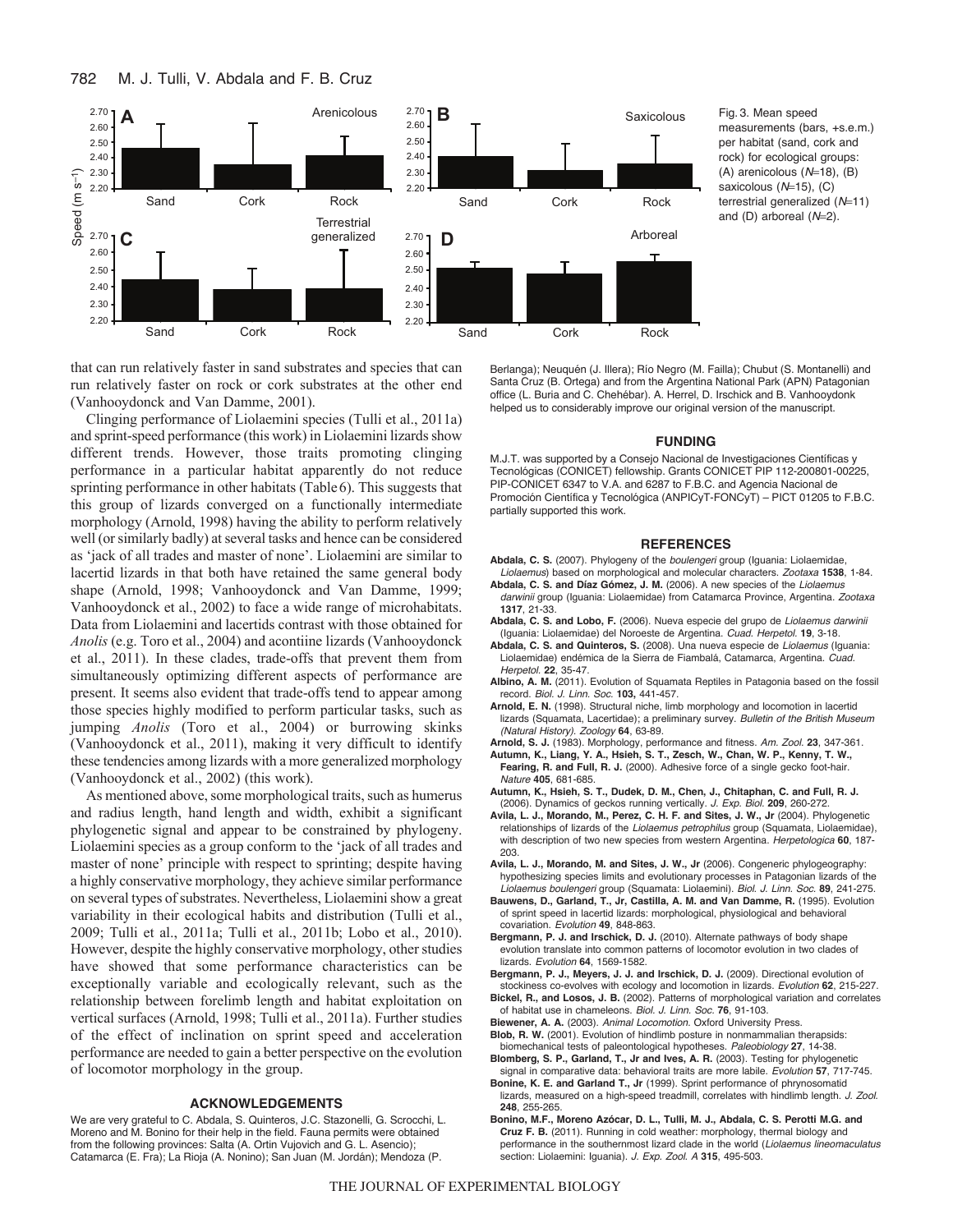- **Breitman, M. F., Avila, L. J., Sites, J. W. and Morando, M.** (2011). Lizards from the end of the world: Phylogenetic relationships of the *Liolaemus lineomaculatus* section (Squamata: Iguania: Liolaemini). *Mol. Phyl. Evol.* **59**, 364-376.
- **Cartmill, M.** (1974). Pads and claws in arboreal locomotion. *Primate Locomotion* (ed. F. A. Jenkins, Jr), pp. 45-83. New York: Academic Press.
- **Cartmill, M.** (1985). Climbing. In: *Functional Vertebrate Morphology* (ed. M. Hildebrand, D. M. Bramble, K. F. Liem and D. B. Wake), pp. 73-88. Cambridge: Harvard University Press.
- **Cei, J. M.** (1986). Reptiles del centro, centro-oeste y sur de la Argentina. Herpetofauna de las zonas áridas y semiáridas. *Mus. Reg. Sc. Nat. Torino, Monogr.* **IV**, 1-527.
- **Cei, J. M. and Scolaro, J. A.** (1983). Un nuevo arreglo taxonómico para los *Liolaemus* del grupo *fitzingeri*. *Bol. Asoc. Herpetol. Arg.* **1**, 15-16.
- **Cei, J. M. and Scolaro, J. A.** (1996). A new species of *Liolaemus* of the *archeforus* group from the precordilleran valley of the Zeballos River, Santa Cruz Province,
- Argentina (Reptilia, Tropiduridae). *Mus. Reg. Sc. Nat. Torino, Monogr.* **14**, 389-401. **Cei, J. M., Scolaro, J. A. and Videla, F**. (2003). A taxonomic revision of recognized argentine species of the leiosaurid genus *Diplolaemus* (Reptilia, Squamata, Leiosauridae). *Facena* **19**, 87-106.
- **Claussen, D. L., Lim, R., Kurz, M. and Wren, K**. (2002). Effects of slope, substrate, and temperature on the locomotion of the ornate box turtle, *Terrapene ornata*. *Copeia* **2002**, 411-418.
- **Clemente, C. J., Thompson, G. G. and Withers, P. C**. (2009). Evolutionary
- relationships of sprint speed in Australian varanid lizards. *J. Zool.* **278**, 270-280. **Collar, D. C., Schulte, J. A., II, O'Meara, B. C. and Losos, J. B.** (2010). Habitat use
- affects morphological diversification in dragon lizards. *J. Evol. Biol.* **23**, 1033-1049. **Cruz, F. B., Belver, L., Acosta, J. C., Villavicencio, H. J., Blanco, G. and Canovas, M. G.** (2009). Thermal biology of *Phymaturus* lizards: evolutionary constraints or lack of environmental variation? *Zoology* **112**, 425-432.
- **Dai, Z., Gorb, S. N. and Schwarz, U**. (2002). Roughness-dependent friction force of the tarsal claw system in the beetle *Pachnoda marginata* (Coleoptera, Scarabaeidae). *J. Exp. Biol.* **205**, 2479-2488.
- **Darwin, C.** (1859). *The Origin of Species by Means of Natural Selection*, 1st edn. London: John Murray.
- **Elstrott, J. and Irschick, D.** (2004). Evolutionary correlations among morphology, habitat use and clinging performance in Caribbean *Anolis* lizard. *Biol. J. Linn. Soc.* **83,** 389-398.
- **Essner, R. L., Jr** (2007). Morphology, locomotor behaviour and microhabitat use in North American squirrels. *J. Zool.* **272**, 101-109.
- **Etheridge, R. E.** (2000). A review of the *Liolaemus wiegmannii* group (Squamata, Iguania, Tropiduridae), and a history of morphological change in the sand-dwelling species. *Herpetol. Monogr.* **14**, 293-352.
- **Felsenstein, J.** (1985). Phylogenies and the comparative method. *Am. Nat.* **126**, 1-25. **Felsenstein, J.** (1988). Phylogenies and quantitative methods. *Annu. Rev. Ecol. Evol. Syst.* **19**, 445-471.
- **Fernandez, J. B., Smith, J., Jr, Scolaro, A. and Ibargüengoytía, N. R**. (2011). Performance and thermal sensitivity of the southernmost lizards in the world, *Liolaemus sarmientoi* and *Liolaemus magellanicus*. *J. Therm. Biol.* **36**, 15-22.
- **Frost, D. R., Etheridge, R., Janies, D. and Titus, T. A.** (2001). Total evidence, sequence alignment, evolution of polychrotid lizards and a reclassification of the Iguania (Squamata, Iguania). *Am. Mus. Novit*. **3343**, 1-38.
- **Fuller, P., Timothy, O., Higham, E. and Clark, A. J.** (2011). Posture, speed, and habitat structure: three-dimensional hindlimb kinematics of two species of padless geckos. *Zoology* **114**, 104-112.
- **Garland, T., Jr** (1985). Ontogenetic and individual variation in size, shape, and speed in the Australian agamid lizard *Amphibolurus nuchalis. J. Zool*. **207**, 425-439.
- **Garland, T., Jr and Losos, J. B.** (1994). Ecological morphology of locomotor performance in squamate reptiles. In: *Ecological morphology: integrative organismal biology* (ed. P. C. Wainwright and S. M. Reilly), pp. 240-302. Chicago: University of Chicago Press.
- **Garland, T., Jr, Harvey, P. H. and Ives, A. R.** (1992). Procedures for the analysis of comparative data using phylogenetic independent contrasts. *Syst. Biol.* **41**, 18-32.
- **Garland, T., Jr, Dickerman, A. W., Janis, C. M. and Jones, J. A.** (1993). Phylogenetic analysis of covariance by computer simulation. *Syst. Biol.* **42**, 265-292. **Gifford, M. E., Herrel, A. and Mahler, D. L.** (2008). The evolution of locomotor
- morphology, performance, and anti-predator behaviour among populations of *Leiocephalus* lizards from the Dominican Republic. *Biol. J. Linn. Soc.* **93**, 445-456.
- **Goodman, B. A., Krockenberger, A. K. and Schwarzkopf, L.** (2007). Master of them all: performance specialization does not result in trade-offs in tropical lizards. *Evol. Ecol. Res.* **9**, 527-546.
- **Goodman, B. A., Miles, D. B. and Schwarzkopf, L.** (2008). Life on the rocks: habitat use drives morphological and performance evolution in lizards. *Ecology* **89**, 3462- 3471.
- **Grizante, M. B., Navas, C. A., Garland, T., Jr and Kohlsdorf, T**. (2010). Morphological evolution in Tropidurinae squamates: an integrated view along a continuum of ecological settings. *J. Evol. Biol.* **3**, 98-111.
- **Halloy, M., Etheridge, R. E. and Burghardt, G. M.** (1998). To bury in sand: phylogenetic relationships among lizard species of the boulengeri group, *Liolaemus* (Reptilia: Squamata: Tropiduridae), based on behavioral characters. *Herpetol. Monogr.* **12**, 1-37.
- **Harvey, P. H. and Pagel, M. D.** (1991). *The Comparative Method in Evolutionary Biology*. Oxford: Oxford University Press.
- **Herreid, C. F. II and Full, R. J.** (1986). Locomotion of hermit crabs (*Coenobita compressus*) on beach and treadmill. *J. Exp. Biol.* **120**, 283-296.

**Herrel, A., Meyers, J. J. and Vanhooydonck, B.** (2002). Relations between microhabitat use and limb shape in phrynosomatid lizards. *Biol. J. Linn. Soc.* **77**, 149-163.

**Herrel, A., Vincent, S. E., Alfaro, M. E., Van Wassenbergh, S., Vanhooydonck, B. and Irschick, D. J.** (2008). Morphological convergence as a consequence of

extreme functional demands: examples from the feeding system of natricine snakes. *J. Evol. Biol.* **21**, 1438-1448.

- **Herrel, A. Choi, H.-F., De Schepper, N., Aerts, P. and Adriaens, D.** (2011). Kinematics of swimming in two burrowing anguilliform fishes*. Zoology* **114**, 78–84.
- **Higham, T. E. and Russell, A. P**. (2010). Divergence in locomotor performance, ecology, and morphology between two sympatric sister species of desert-dwelling geckos. *Biol. J. Linn. Soc.* **101**, 860-869.
- **Higham, T. E., Korchari, P. and McBrayer, L. D.** (2011)**.** How to climb a tree: Lizards accelerate faster, but pause more, when escaping on vertical surfaces. *Biol. J. Linn. Soc.* **102**, 83-90.
- **Irschick, D. J.** (2002). Evolutionary approaches for studying functional morphology: Examples from studies of performance capacity. *Integr. Comp. Biol.* **42**, 278-290.
- **Irschick, D. J. and Jayne, B. C.** (1998). Effects of incline on acceleration, body posture, and hindlimb kinematics in two species of lizard, *Callisaurus draconoides* and *Uma scoparia*. *J. Exp. Biol.* **201**, 273-287.
- **Irschick, D. J. and Jayne, B. C.** (1999). Comparative three-dimensional kinematics of the hindlimb for high-speed bipedal and quadrupedal locomotion of lizards. *J. Exp. Biol.* **202,** 1047-1065.
- **Irschick, D. J. and Losos, J. B.** (1999). Do lizards avoid habitats in which performance is submaximal? The relationship between sprinting capabilities and structural habitat use in Caribbean Anoles. *Am. Nat.* **154,** 293-305.
- **Irschick, D. J., Vitt, L. J., Zani, P. and Losos, J. B.** (1997). A comparison of evolutionary radiations in mainland and Caribbean *Anolis* lizards. *Ecology* **78**, 2191- 2203.
- **Jaksic, F., Nuñez, H. and Ojeda, F.** (1980). Body proportions, microhabitat selection, and adaptative radiation in *Liolaemus* lizards in Central Chile. *Oecología* **45**, 178- 181.
- **Jayne, B. C. and Irschick, D. J.** (1999). Effects of incline on the threedimensional hindlimb kinematics of a generalized iguanian lizard (*Dipsosaurus dorsalis*). *J. Exp. Biol.* **202**, 143-159.
- **Johnson, M. A., Revell, L. J. and Losos, J. B.** (2010). Behavioral convergence and adaptive radiation: effects of habitat use on territorial behavior in Anolis lizards. *Evolution* **64**, 1151-1159.
- **Kerdok, A. E., Biewener, A. A., McMahon, T. A., Weyand, P. G. and Herr, H. M.** (2002). Energetics and mechanics of human running on surfaces of different stiffnesses. *J. Appl. Phys.* **92**, 469-478.
- **Kohlsdorf, T., Garland, T., Jr and Navas, C. A**. (2001). Limb morphology in relation to substrate usage in *Tropidurus* lizards. *J. Morph.* **248**, 151-164.
- **Kohlsdorf, T., James, R. S., Carvalho, J. E., Wilson, R. S., Silva, M. D. P. and Navas, C. A.** (2004). Locomotor performance of closely related Tropidurus species: relationships with physiological parameters and ecological divergence. *J. Exp. Biol.* **207**, 1183-1192.
- **Kohlsdorf, T., Grizante, M. B., Navas, C. and Herrel, A.** (2008). Head shape evolution in Tropidurinae lizards: does locomotion constrain diet? *J. Evol. Biol.* **21**, 781-790
- **Laspiur, A., Acosta, J. C. and Abdala, C. S.** (2007). A new species of *Leiosaurus* (Iguania: Leiosauridae) from central-western Argentina. *Zootaxa* **1470**, 47-57.
- **Lauder, G. V. and Reilly, S. M.** (1991). Behavior, morphology, and muscle function the physiological bases of behavioral evolution. *Am. Zool.* **31**, A50.
- **Lobo, F.** (2001). A phylogenetic analysis of lizards of the *Liolaemus chilensis* group (Iguania: Tropiduridae). *Herpetol. J.* **11**, 137-150.
- **Lobo, F.** (2005). Las relaciones filogenéticas en el grupo *chiliensis* de *Liolaemus* (Iguania: Liolaemidae). Sumando nuevos caracteres y taxa. *Acta Zool. Lill.* **49**, 67- 89.
- **Lobo, F. and Quinteros, S.** (2005). A morphology-based phylogeny of *Phymaturus* (Iguania: Liolaemidae) with the description of four new species from Argentina. *Pap. Av. Zool. (São Paulo)* **45**, 143-177.
- **Lobo, F., Espinoza, R. E. and Quinteros, S.** (2010). A critical review and systematic discussion of recent classification proposals for liolaemid lizards. *Zootaxa* **2549**, 1-
- 30. **Losos, J. B**. (1990a). The evolution of form and function: morphology and locomotor performance in West Indian *Anolis* lizards. *Evolution* **44**, 1189-1203.
- **Losos, J. B.** (1990b). Concordant evolution of locomotor behaviour, display rate and morphology in *Anolis* Lizards. *Anim. Behav.* **39**, 879-890.
- **Losos, J. B. and Sinervo, B.** (1989). The effects of morphology and perch diameter on sprint performance of *Anolis* lizards. *J. Exp. Biol.* **245**, 23-30.
- **Losos, J. B., Jackman, T. R., Larson, A., de Queiroz, K. and Rodríguez-Schettino, L.** (1998). Historical contingency and determinism in replicated adaptive radiations of island lizards. *Science* **279**, 2115-2118.
- **Macrini, T. and Irschick, D. J.** (1998). An intraspecific analysis of trade-offs in sprinting performance in a West Indian lizard (*Anolis lineatopus*). *Biol. J. Linn. Soc.* **63**, 579-591.
- **Marshall, C. D., Kovacs, K. and Lydersen, C.** (2008). Feeding kinematics, suction, and hydraulic jetting capabilities in bearded seals (*Erignathus barbatus*). *J. Exp. Biol.* **211**, 699-708.
- **Martins, E. P. and Garland, T., Jr** (1991). Phylogenetic analyses of the correlated evolution of continuous characters: a simulation study. *Evolution* **45**, 534-557.
- **Mattingly, W. B. and Jayne, B. C.** (2004). Resource use in arboreal habitats: structure affects locomotion of four ecomorphs of Anolis lizards. *Ecology* **85**, 1111-1124.
- **McBrayer, L. D. and Wylie, J. E.** (2009). Concordance between locomotor morphology and foraging mode in lacertid lizards. *Zoology* **112**, 370-378. **McElroy, E., Hickey, K. L. and Reilly, S. M.** (2008). The correlated evolution of
- biomechanics, gait and foraging mode in lizards. *J. Exp. Biol*. **211**, 1029-1040.
- **Medel, R. G., Marquet, P. A. and Jaksic, F. M.** (1988). Microhabitat shifts of lizards under different contexts of sympatry: a case study with South American Liolaemus. *Oecología* **76**, 567-569.
- **Melville, J. and Swain, R.** (2000). Evolutionary relationship between morphology, performance and habitat openness in the lizard genus *Niveoscincus* (Scincidae: Lygosomidae). *Biol. J. Linn. Soc.* **70**, 667-683.